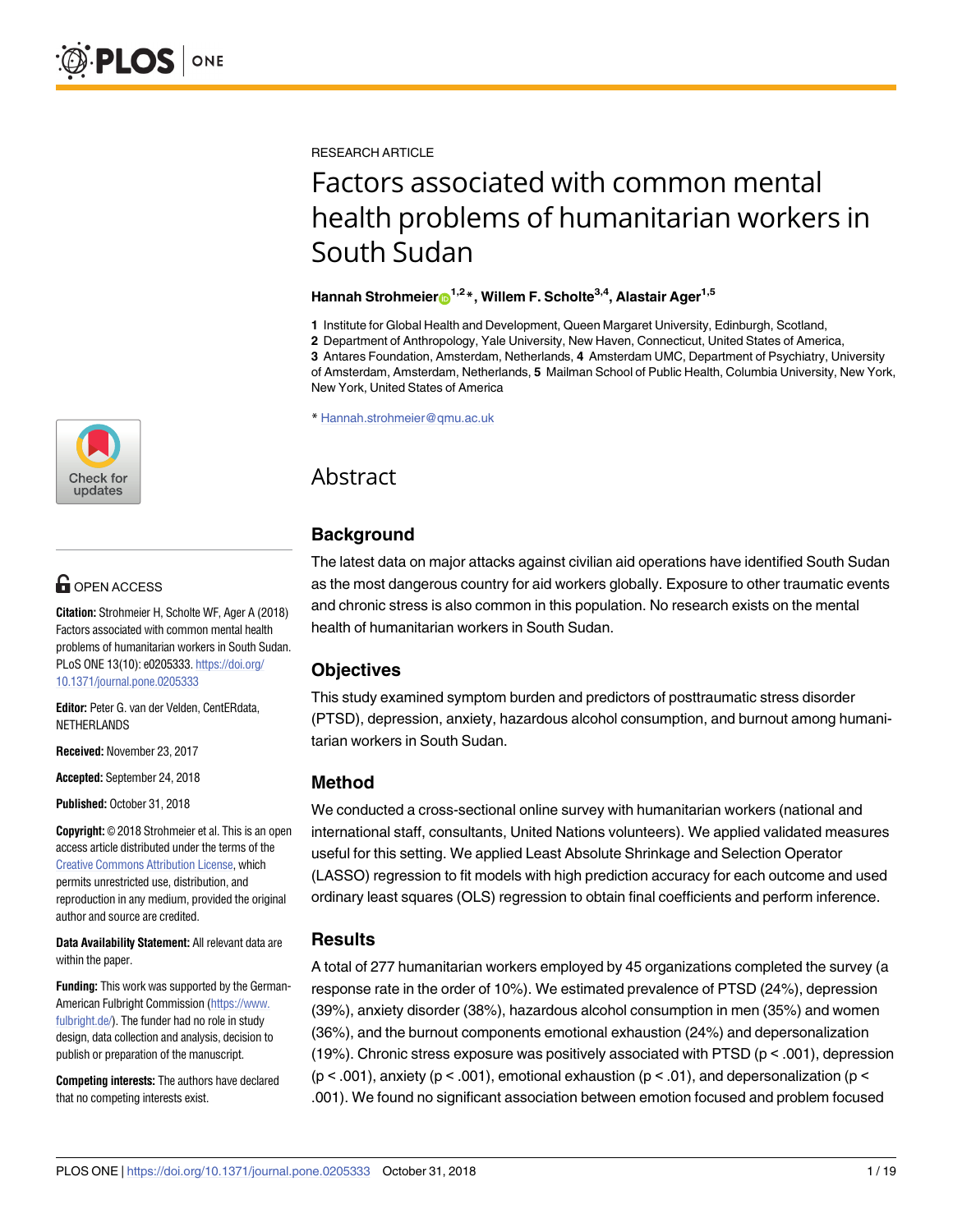<span id="page-1-0"></span>coping and mental health outcomes. Associations between dysfunctional coping and depression ( $p < .001$ ) and anxiety ( $p < .01$ ) were positive. Higher levels of spirituality were associated with lower risk of hazardous alcohol consumption (p < .001). Contrary to expectations, working directly with humanitarian aid beneficiaries was significantly associated with lower risk for emotional exhaustion (p < .01).

## **Conclusion**

Our results suggest that humanitarian workers in South Sudan experience substantial levels of mental ill-health. This study points to the need for staff support strategies that effectively mitigate humanitarian workers' chronic stress exposure. The dynamics between coping and mental health among humanitarian workers require further study.

## **Introduction**

The humanitarian needs in countries affected by crises are at an unprecedented level [[1](#page-14-0)], and South Sudan is one of the countries in which the situation is worse than ever  $[2]$  $[2]$ . The ongoing conflict and inter-communal violence accompanied by economic decline and climatic shocks in the world's youngest nation have severe implications for its population [\[3](#page-14-0)]. The severity of the situation also bears a high level of risk for humanitarian workers operating in the country– dedicated professionals with the objective to alleviate the effects of the ongoing crisis. According to latest data from Humanitarian Outcomes [\[4,5](#page-14-0)], there were over thirty major attacks against civilian aid operations in 2015, and this increased to over fifty in 2016. This made South Sudan the most dangerous country for aid workers globally in both years [\[6,7\]](#page-14-0). The outbreak of violence in July 2016 in the country's capital Juba exemplifies the magnitude of the situation. Among other atrocities, humanitarian workers have been gang-raped, injured and killed, and embassies and international organizations felt compelled to temporarily evacuate large parts of their civilian personnel [\[8,9\]](#page-14-0). The number of deaths of humanitarian workers since independence has just reached 100 [\[10\]](#page-14-0).

In addition to physical harm, such exposure to conflict and violence, traumatic events and chronic stress can lead to post-traumatic stress disorder (PTSD). Depression and anxiety are among the most common comorbid conditions of PTSD and associated with war-related trauma and daily stressors [[11,12\]](#page-14-0). Hazardous alcohol consumption is another common comorbid condition of PTSD [\[11,13\]](#page-14-0). Chronic stress at the workplace leads also frequently to burnout [\[14\]](#page-15-0).

Some humanitarian workers manage life amidst crisis settings without developing symptoms of mental illness; some even seem to thrive in this type of work [\[15\]](#page-15-0). However, as previous studies confirm, PTSD, depression, anxiety, and burnout are indeed widespread among this occupation group; established prevalence rates are mostly similar to or higher than those of reference groups cited in the respective literature (e.g., [\[16–22](#page-15-0)]). Hazardous alcohol consumption received very little attention in the literature on humanitarian workers [\[23\]](#page-15-0).

Regarding predictors, multiple studies confirm the positive association between chronic stress and traumatic event exposure and common mental health problems among humanitarian workers (e.g., [[17,18,22,24,25](#page-15-0)]). Similarly, research identifies social support and team cohesion as important resilience factors among this occupation group (e.g., [[17](#page-15-0),[18,20,22\]](#page-15-0)). However, a number of gaps remain in the literature: Several studies analyzed the effect of organizational support, understood as the provision of benefits and services (e.g., medical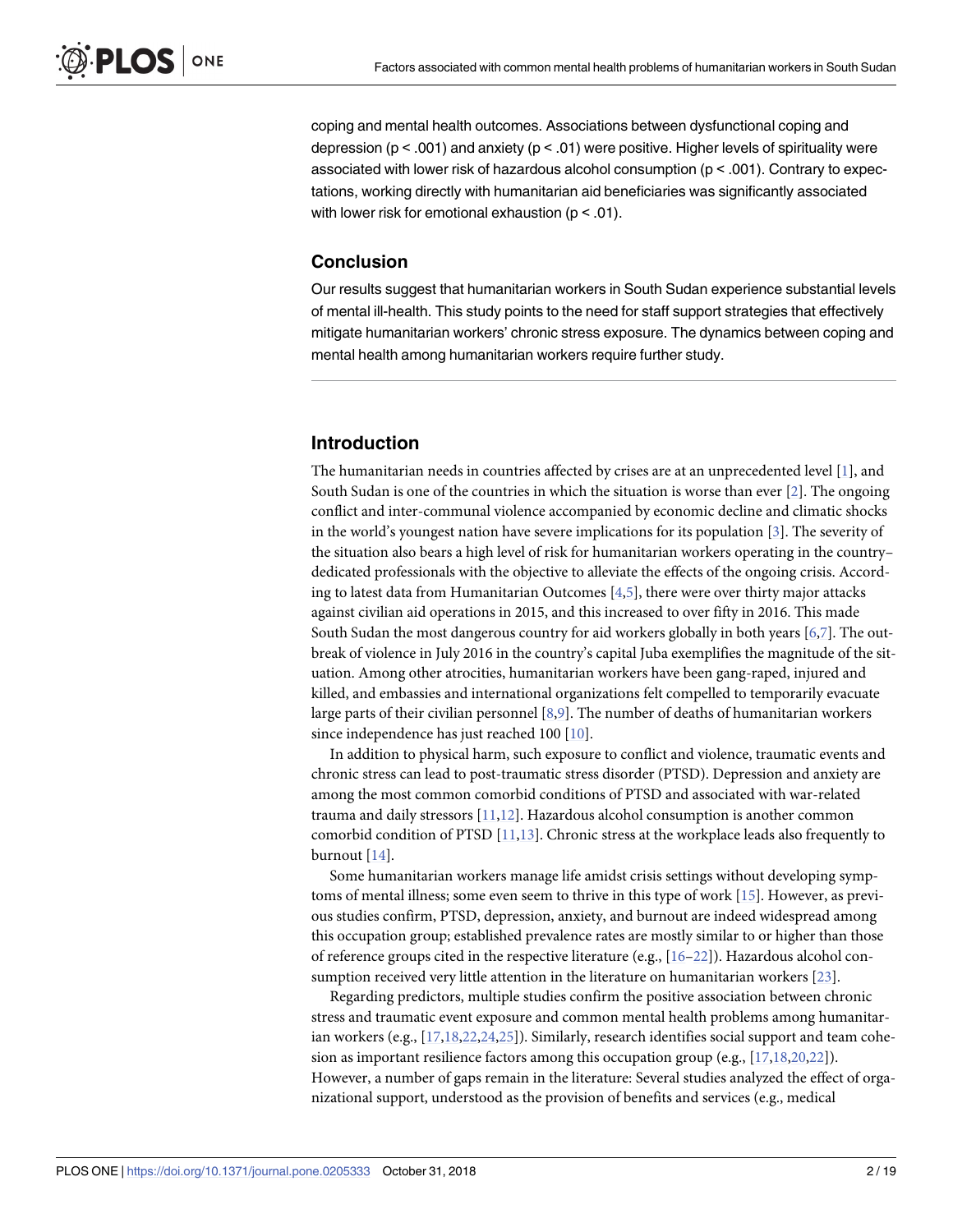<span id="page-2-0"></span>insurance, counseling), or satisfaction with organizational culture (e.g., encouragement to take vacations). Lopes Cardozo et al. [\[22,26\]](#page-15-0) and Eriksson et al. [[27](#page-15-0)] found that both national and international staff satisfied with their organizations' culture experience higher risk of mental ill-health. In contrast, neither the provision of benefits and services, nor the satisfaction with organizational culture was significantly associated with the mental health of national staff in the research undertaken by Ager et al. [\[17](#page-15-0)]. Some studies examined coping strategies, again with diverging results: Eriksson et al. [\[19\]](#page-15-0) found avoidance coping to be positively associated with depression, anxiety, and PTSD in their study on pre-deployment mental health and trauma exposure of expatriate humanitarian workers. The results from Lopes Cardozo et al. [\[22\]](#page-15-0) do not support the theory that avoidant coping presents a risk factor for PTSD among national staff. Few studies analysed the potential effects of healthy lifestyle habits (e.g., healthy eating, caffeeine intake, exercising) on humanitarian workers' mental health [\[19,26\]](#page-15-0). While neither of these studies found a significant association between this predictor and mental health outcomes, the wider literature on humanitarian workers emphasizes the importance of healthy lifestyle habits in this context (e.g., [\[28,29\]](#page-15-0)). Another construct that has gained recent attention in relation to coping is spiritual transcendence (e.g., [[30,31\]](#page-15-0)). However, quantitative research on its relation with the mental health of humanitarian workers has to our knowledge not yet been undertaken.

If mental health problems manifest, they come with serious implications for the individual's personal and professional life [[32](#page-15-0)]. Humanitarian workers themselves have increasingly spoken out on problems and voiced their urgent need for help (e.g. through public forums such as the Facebook group "Fifty Shades of Aid" and the "Secret Aid Worker" series published by The Guardian (e.g., [[33](#page-15-0),[34](#page-15-0)]). Humanitarian organizations have taken note of the problem, and increasingly understand compromised mental health of their workforce as an issue that impacts negatively on organizational functioning; they have the obligation to prevent and address mental health problems among their staff, ensure their well-being and sustain organizational effectiveness and efficiency [[35,36\]](#page-15-0). While these are desirable developments, major barriers in establishing new and adjusting existing staff support services and policies based on needs are the limited availability of evidence-based data and diverse findings on factors shaping the mental health of humanitarian workers: crisis settings differ greatly and staff support is most effective when tailored to the specific context [\[29\]](#page-15-0). Staff support is largely insufficient and underfunded and awareness building among donors is needed to ensure appropriate allocation of funds [\[37\]](#page-16-0). This is also acutely the case for South Sudan where humanitarian workers face a unique crisis [[38](#page-16-0)], staff support is in need of improvement [[39](#page-16-0)], and, to the best of our knowledge, no scientific research on the mental health of humanitarian workers (national and international staff, consultants, United Nations [UN] Volunteers) has previously been undertaken.

The distinction between national and international staff is commonly made in the humanitarian field on the basis of differences in contract modalities (e.g. access to security support), the nature of work undertaken (e.g. deployment in high-risk contexts), and the level of dependency on jobs in the sector to sustain livelihoods [[40](#page-16-0)]. This has resulted in the majority of research in this field to date focusing on either national or international staff [\[16,21\]](#page-15-0). However, national and international staff also have many commonalities in their experience. The motives of both groups have been shown to reflect a complex combination of sense of challenge, humanitarian conviction, and personal interest, such as career advancement [[41](#page-16-0)]. Issues of family adjustment and separation are reported by both national and international staff [[42](#page-16-0)]. Clearly, humanitarian operations depend on the deployment of both within and integrated workforces. With differential treatment and expectation a noted source of resentment [[43](#page-16-0)], this study applied an inclusive approach and explicitly sought to engage the humanitarian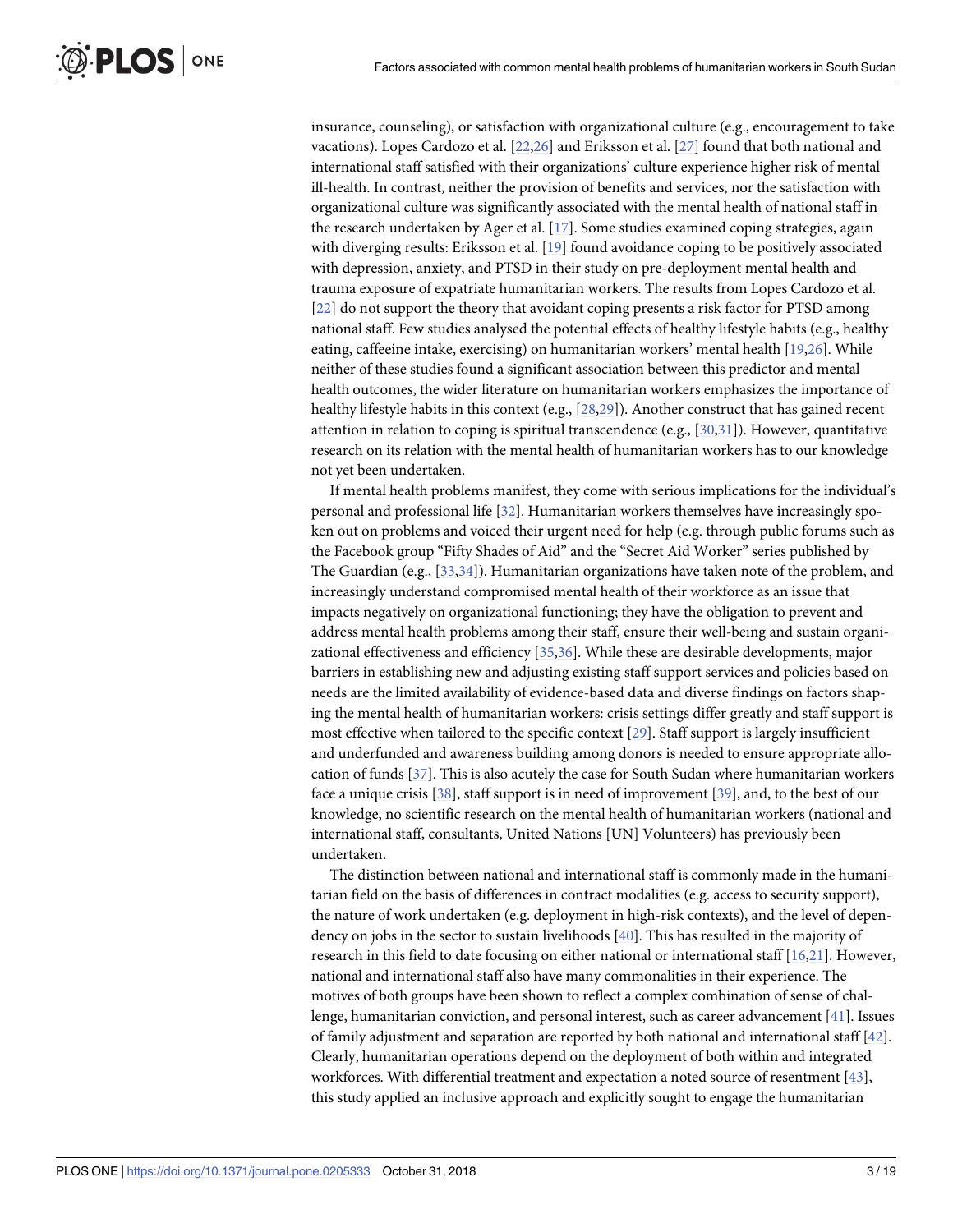<span id="page-3-0"></span>community in South Sudan as a whole. Further, our analysis did not presume being contracted as national or international staff to represent a basis for a priori separation of the sample into two distinct populations. Rather, as with a recent UNHCR study  $[44]$  $[44]$  $[44]$  on staff well-being, we saw this as one of a number of variables to be included in statistical analysis.

## **Study objectives and hypotheses**

Our study addresses the gap in research on the mental health of humanitarian workers in South Sudan through analyses of cross-sectional online survey data. Specifically, we aimed at establishing the symptom burden of five mental health outcomes–PTSD, depression, anxiety, hazardous alcohol consumption, and burnout–among this occupation group. We also aimed at fitting models with high predictive accuracy to assess relationships between predictor variables and mental health outcomes.

The Job Demands-Resources (JDR) model is a comprehensive and highly flexible model that is widely used to assess employee health, especially in the context of cross-sectional research [[45](#page-16-0),[46](#page-16-0)]. It assumes that employee health results from a balance of negative job characteristics (demands) and positive job and personal characteristics (resources) [\[46\]](#page-16-0). Based on the JDR, job demands included in our models should be significantly positively related with the mental health outcomes under examination. Job and personal resources should be significantly negatively related with these.

## **Methods**

## **Procedure and participants**

One hundred forty-five humanitarian organizations were identified based on their participation in the 2017 South Sudan Humanitarian Response Plan and/or membership in the 2017 Humanitarian Country Team. Based on the availability of contact details, 124 organizations were contacted by email in April 2017 and requested to support an online survey. This support entailed designating a focal point within the organization who liaised with the researchers and disseminated the survey link, relevant information and two reminder emails to the workforce. To be included in the survey, organizations were required to have 10 or more staff employed in South Sudan and to have operated in the country for one year or longer. Those eligible for survey participation were national and international staff, consultants and UN Volunteers from supporting organizations whose official duty station was located in South Sudan.

The online survey was constructed in English (the working language in South Sudan), pilot tested on humanitarian workers with work experience in South Sudan and/or other major humanitarian crises, and adjusted based on the feedback received. The survey took approximately 45 minutes to complete, was launched in May 2017 and open for completion for one month.

## **Ethical considerations**

The study protocol was reviewed and approved by the Research Ethics Committee of Queen Margaret University, Edinburgh. Approval was granted on the basis of employing organizations being required to grant written permission following review of study goals and methods as outlined in the study information sheet. Informed consent was obtained from all survey participants. Given that the study involved surveying employees (rather than patients) and no personal identifying information, and given the evidence of the lack of a currently functioning national research ethics committee [\[47\]](#page-16-0), this was considered the most appropriate means of securing necessary local approval consistent with country regulations.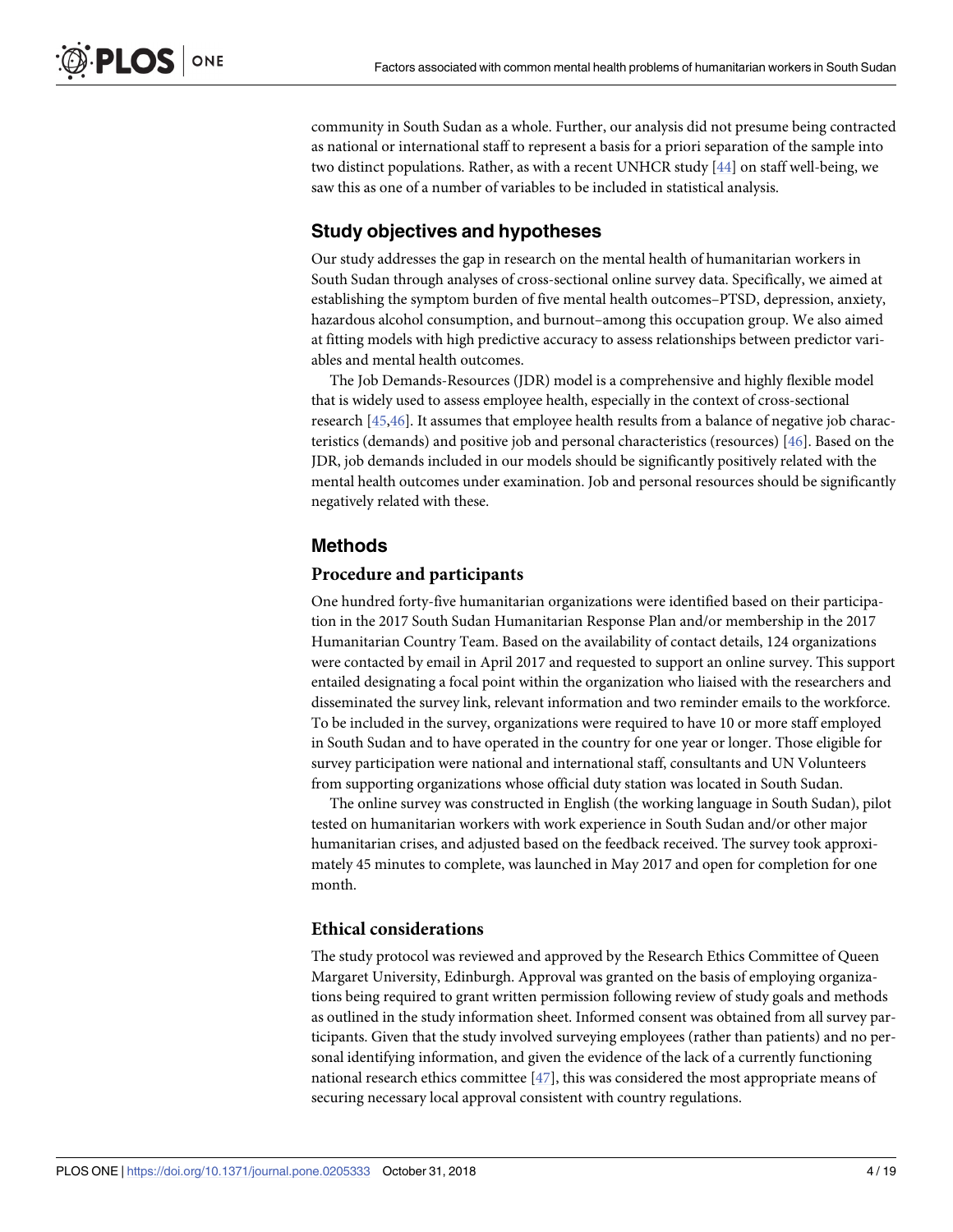## <span id="page-4-0"></span>**Measures**

**Mental health outcomes.** We measured five common mental health outcomes: PTSD, depression, anxiety, hazardous alcohol consumption, and burnout. The validity and reliablity of the tools used to measure these outcomes were established in many countries and occupation groups (e.g.,  $[48-51]$ ).

PTSD symptoms: We used the PTSD Checklist for Diagnostic and Statistical Manual of Mental Disorders-Fifth Edition (PCL-5) to measure PTSD symptoms [[52](#page-16-0)]. The PCL-5 consists of a list of 20 problems ( $\alpha$  = .93) and requires participants to rank how much they have been bothered by these in the past month on a five-point Likert scale ranging from 0 ('not at all') to 4 ('extremely'). The established cutoff for provisional PTSD diagnosis established with PCL-5 is 33 [[52](#page-16-0)].

Depression/anxiety: The Hopkins Symptoms Checklist-25 (HSCL-25) was used. This tool comprises symptoms of strain that people sometimes have, whereby 10 items focus on anxiety ( $\alpha$  = .92), and 15 items on depression ( $\alpha$  = .92) as defined in the Diagnostic and Statistical Manual of Mental Disorders (DSM-IV) [[53](#page-16-0)]. Participants rate how much each symptom has bothered them in the last month on a four-point Likert scale ranging from 1 ('not at all') to 4 ('extremely'). Mean scores of 1.75 and higher on the HSCL-25 are commonly recognized as predictive of clinical risk for depression and anxiety [[54](#page-16-0)].

Hazardous alcohol consumption: This was measured with the Alcohol Use Disorder Identification Test for Consumption (Audit-C) [[55](#page-16-0)]. This brief three-item alcohol screen focuses on the frequency and quantity of alcohol consumption ( $\alpha$  = .64). Audit-C test scores of 3 or more for women and 4 or more for men are considered positive, indicating a heightened risk for hazardous drinking/alcohol use disorder [\[56\]](#page-16-0).

Burnout: We adopted the Maslach Burnout Index Human Services Survey [[57](#page-16-0)]. Through a seven-point Likert scale, participants indicate how often they have job-related feelings related to emotional exhaustion (EE) ( $\alpha$  = .85) and depersonalization (DP) ( $\alpha$  = .83). Established cutoffs for high levels of burnout are 27 points and above on the EE subscale, and 13 points and above on the DP subscale [\[57\]](#page-16-0). We excluded from analysis the responses for the sub-scale of personal accomplishment (PA), due to its marginal internal consistency as shown by Cronbach's alpha ( $\alpha$  = .67) and due to its marginal relevance to the burnout syndrome [[58](#page-16-0)].

**Predictor variables.** We collected data on socio-demographic characteristics and nine main constructs based on their relevance in previous research on the mental health of humanitarian workers [[17–20,22](#page-15-0),[24,26\]](#page-15-0). These are stress levels and trauma exposure (job demands); perceived organizational work experience, organizational support, team cohesion (job resources); and perceived social support, spiritual transcendence, coping, and health habits (personal resources).

Stress Levels: These were measured through a list of 18 chronic stressors. Based on Ager et al. [\[17\]](#page-15-0) and adjusted to cover stressors specific to the South Sudan context, these include 'uncertainty about political stability', 'traffic difficulties', 'excessive heat', and 'separation from close relatives'. Participants reported if they are currently experiencing these stressors, and the levels of stress each item currently causes them on a scale ranging from 0 ('no stress') to 4 ('extreme stress'). A continuous variable was computed to reflect participants' overall exposure to chronic stress.

Trauma Exposure: We assessed this through a list of 25 traumatic events based on the Harvard Trauma Questionnaire [\[59\]](#page-16-0) and adjusted by covering events specific to the South Sudan context. This list included events such as 'being expelled from the country', 'being shot at', 'serious road/vehicle accident', and 'unexpected or premature death of family member or colleague'. Participants indicated if they have witnessed, experienced, or not been exposed to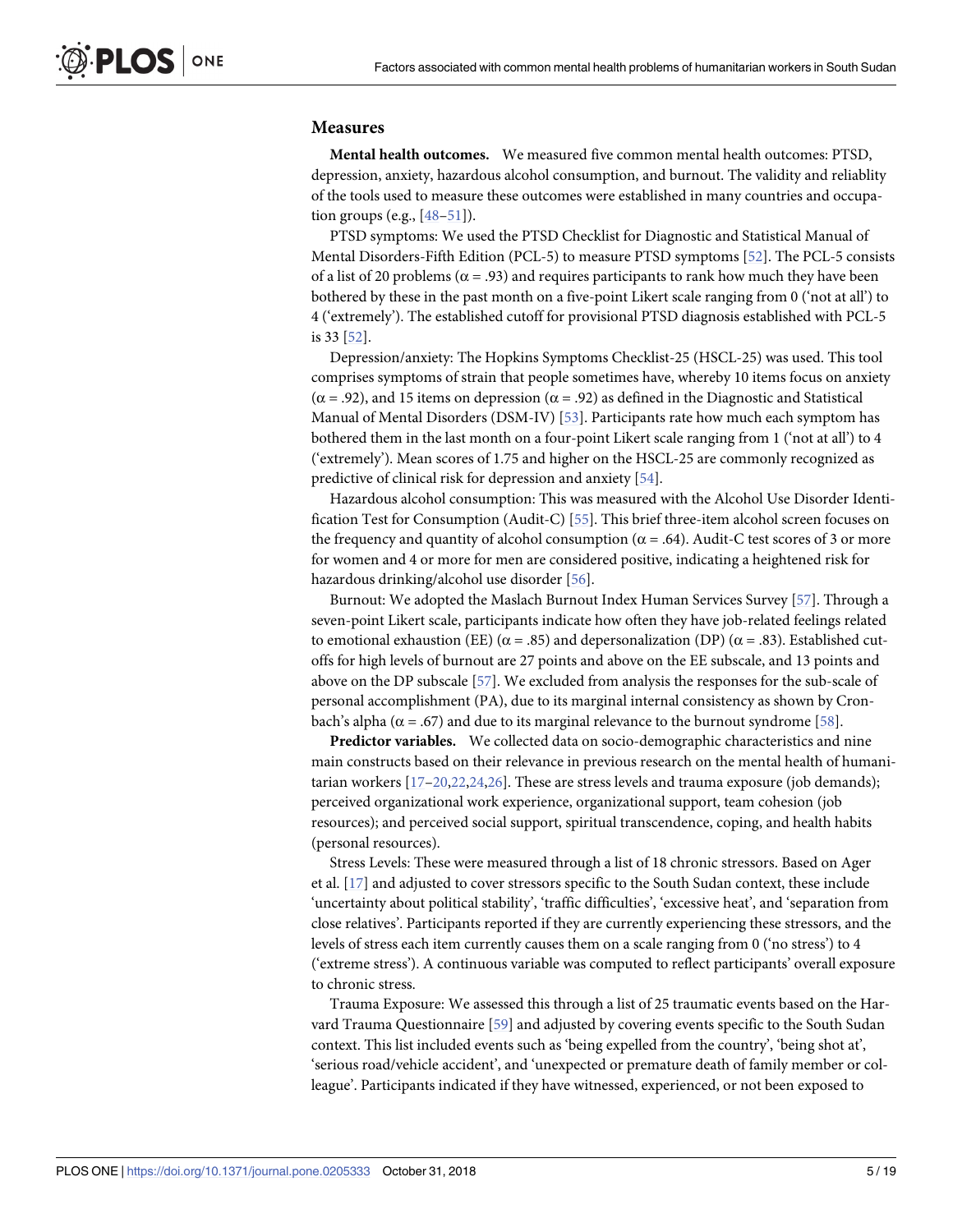<span id="page-5-0"></span>these events in the past 10 years. The number of traumatic events witnessed and experienced was summed up to a composite score of trauma exposure ranging from 0 to 25.

Organizational Work Experience: Taken from previous work by Ager et al. [[17](#page-15-0)], four sixpoint scale items ranging from 1 ('strongly disagree') to 6 ('strongly agree') were used to assess participants' perceptions of work within their organization. Examples are 'my organization encourages me to take vacation and sick leave', and 'my organization helps to manage team conflicts effectively' ( $\alpha$  = .72).

Organizational Support: We used two sets of questions from Ager et al. [\[17\]](#page-15-0) and adjusted these to match the South Sudan context: The first set asked about the provision of 14 support items and benefits, such as communication equipment and health insurance. The second set asked about the provision of briefings and trainings on 11 topics, including stress management and security risks and protocols. Two composite scores were calculated reflecting the total sum of items and benefits, and trainings and briefings received.

Team Cohesion: Two scales were established to assess relationships among co-workers and with management based on four and six 5-point Likert scale questions, respectively [\[60\]](#page-16-0). While the items on team cohesion among co-workers ( $\alpha$  = .84) focused on aspects such as spending time together outside office hours and considering colleagues friends, team cohesion with management ( $\alpha = .86$ ) addressed topics such as micromanagement and interest in personal welfare. Scores on these scales ranged from 5–20 and 5–30.

Social Support: The selection of 12 4-point Likert scale questions extracted from the Social Provisions Scale used by Ager et al. [[17](#page-15-0)] was adopted. Ranging from 1 ('strongly disagree') to 4 ('strongly agree'), a composite score was computed reflecting participants' perceived social support ( $\alpha$  = .80).

Spiritual Transcendence: We took four questions from the Spiritual Transcendence Index developed by Seidlitz et al. [\[61\]](#page-16-0) to measure this concept. Participants indicated whether they are religious and/or spiritual and their level of agreement with statements such as 'my spirituality gives me a feeling of fulfillment', and 'I experience a deep communication with God', with 1 indicating 'strong disagreement' and 6 'strong agreement' ( $\alpha$  = .96).

Coping: The Brief COPE was used to assess coping strategies as suggested by Cooper et al. [\[62\]](#page-17-0). These are emotion-focused strategies ( $\alpha$  = .78), problem-focused strategies ( $\alpha$  = .81), and dysfunctional strategies ( $\alpha$  = .80). The Brief COPE has been validated in many cross-cultural settings (e.g., [\[63,64](#page-17-0)]).

Health Habits: A health habits index was created based on previous work by Eriksson et al. [\[19\]](#page-15-0) and adjusted to the study at hand (i.e., items accounted for by other measures were excluded from this index to avoid duplication). This index summed positive responses for the following four items: consuming 10 or more servings of fruits, vegetables or their juices per week; less than seven servings of junk food per week; less than two servings of caffeinated beverages per day; and engaging in physical exercise three times or more per week. The score for this index ranged from 0–4.

## **Data analysis**

To select predictors with the highest predictive power, we applied Least Absolute Shrinkage and Selection Operator (LASSO) regression. LASSO is a type of machine learning that performs more stable and accurate variable selection than other commonly used methods, such as best subset selection, forward selection, backward elimination, and stepwise regression; it is the superior alternative [\[65](#page-17-0)–[67](#page-17-0)]. LASSO is especially suitable for large p small n datasets [[68](#page-17-0)] and selects fewer noise predictors than commonly used variable selection methods [[69](#page-17-0)]. Given its unique features, LASSO is increasingly applied in mental health research, for instance on PTSD [\[70\]](#page-17-0) and substance use [[71](#page-17-0)].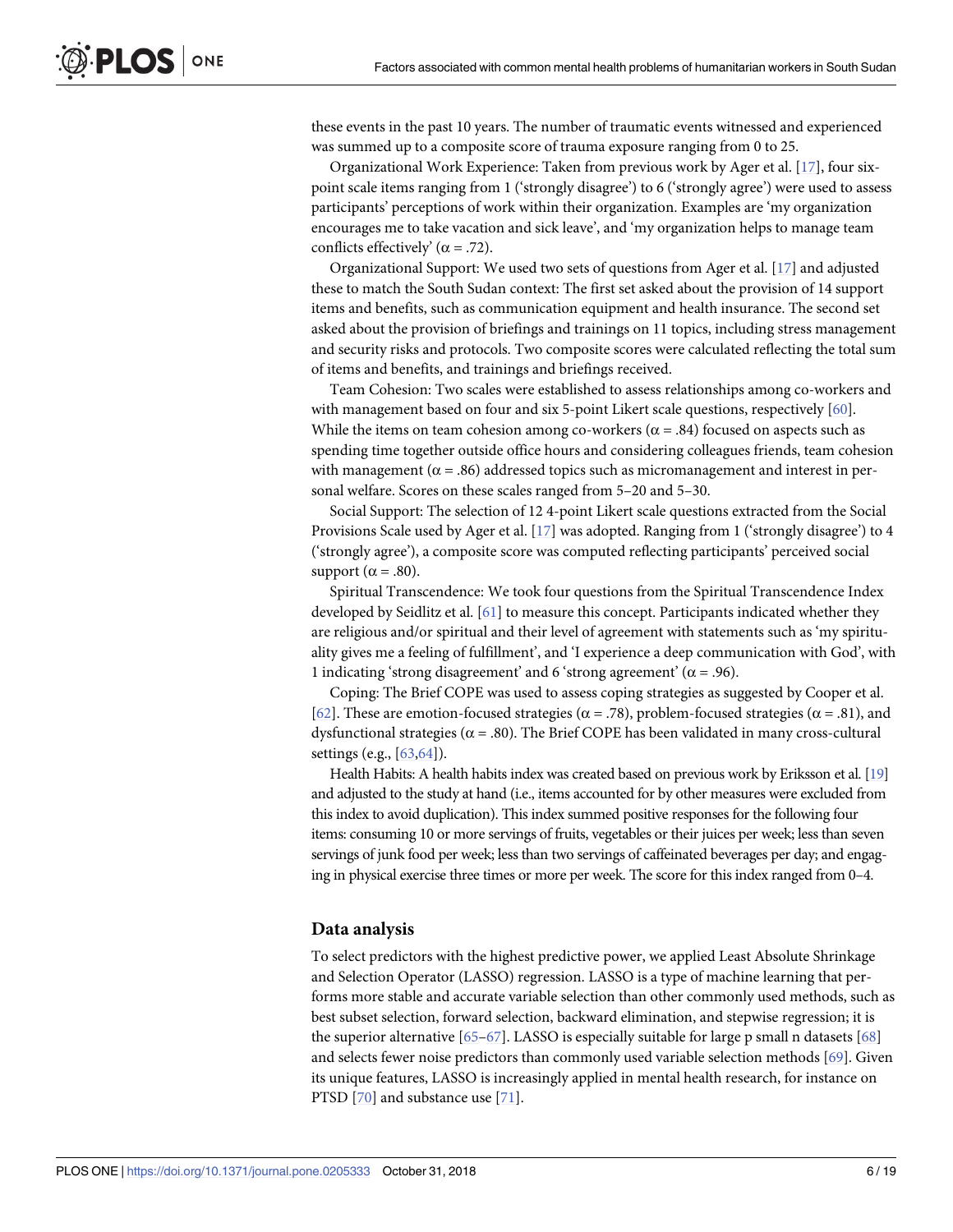<span id="page-6-0"></span>As required for LASSO, we established six sub-sets of data, each including complete cases of one mental health outcome and all predictor variables. We randomly split these into training and test sets (50:50). Models for each mental health outcome were trained on the respective training set. To assess performance regarding prediction accuracy, we calculated mean squared errors (MSEs) for these models on the test sets. The MSEs of all sparse models established through LASSO were smaller than those of the models including all predictor variables. This confirms their better performance regarding prediction accuracy. To obtain final coefficients and perform inference we then ran linear regression analyses ('OLS post LASSO') on each data sub-set with the predictors selected through LASSO [[72](#page-17-0),[73\]](#page-17-0). Regression analyses were undertaken with the package "glmnet" in R 1.0.143.

## **Results**

## **Survey participation**

Forty-five organizations out of the 124 that were contacted confirmed their willingness to support of the survey. This included 21 national NGOs (NNGOs), 20 international NGOs (INGOs) and 4 UN entities, all of which fulfilled the eligibility criteria. One organization clarified being currently inactive in South Sudan, one anticipated being denied funding through the HRP, four declined the request, and 73 did not respond.

Based on information received from supporting organizations, the number of humanitarian workers who had access to the survey was estimated to be between 2672 and 3238. A total of 277 humanitarian workers completed the survey (a response rate in the order of 10%). This rate is in line with comparable research undertaken through online surveys in conflict-affected states (e.g., [[74](#page-17-0)]) and the estimated average response rate for external online surveys [[75](#page-17-0)].

About three quarters of survey participants were male (78%). Approaching half (48%) of participants were aged between 30–39 and 40% had a Bachelor degree as their highest level of education. A slight majority of participants were based in Juba (54%), classified themselves as national staff (52%), and were employed by INGOs (64%). Thirty-five per cent of participants worked as Managers/Coordinators, the largest job category for those completing the survey. These and further socio-demographic characteristics are presented in [Table](#page-7-0) 1.

## **Chronic stress exposure**

Participants were exposed to chronic stress; the average number of chronic stressors experienced was  $16.31$  (SD = 3.47), and the overall mean score on the stress level scale was  $29.37$  $(SD = 14.04)$ . The three stressors most frequently identified by participants as causing extreme stress related to the uncertainty about the political stability in the country (41%); travel difficulties, restrictions on movements, threatening checkpoints, and rough roads (38%); and the separation from close relatives due to work responsibilities (23%) [\(Table](#page-9-0) 2).

## **Coping strategies**

Cooper et al. [\[62\]](#page-17-0) established three coping strategies: emotion focused coping, involving the use of emotional support, positive reframing, acceptance, religion, and humor; problem focused coping, involving active coping, planning, and use of instrumental support; and dysfunctional coping, involving venting, denial, substance use, behavioral disengagement, self-distraction, and self-blame. [Table](#page-9-0) 3 shows coping strategy mean scores of survey participants.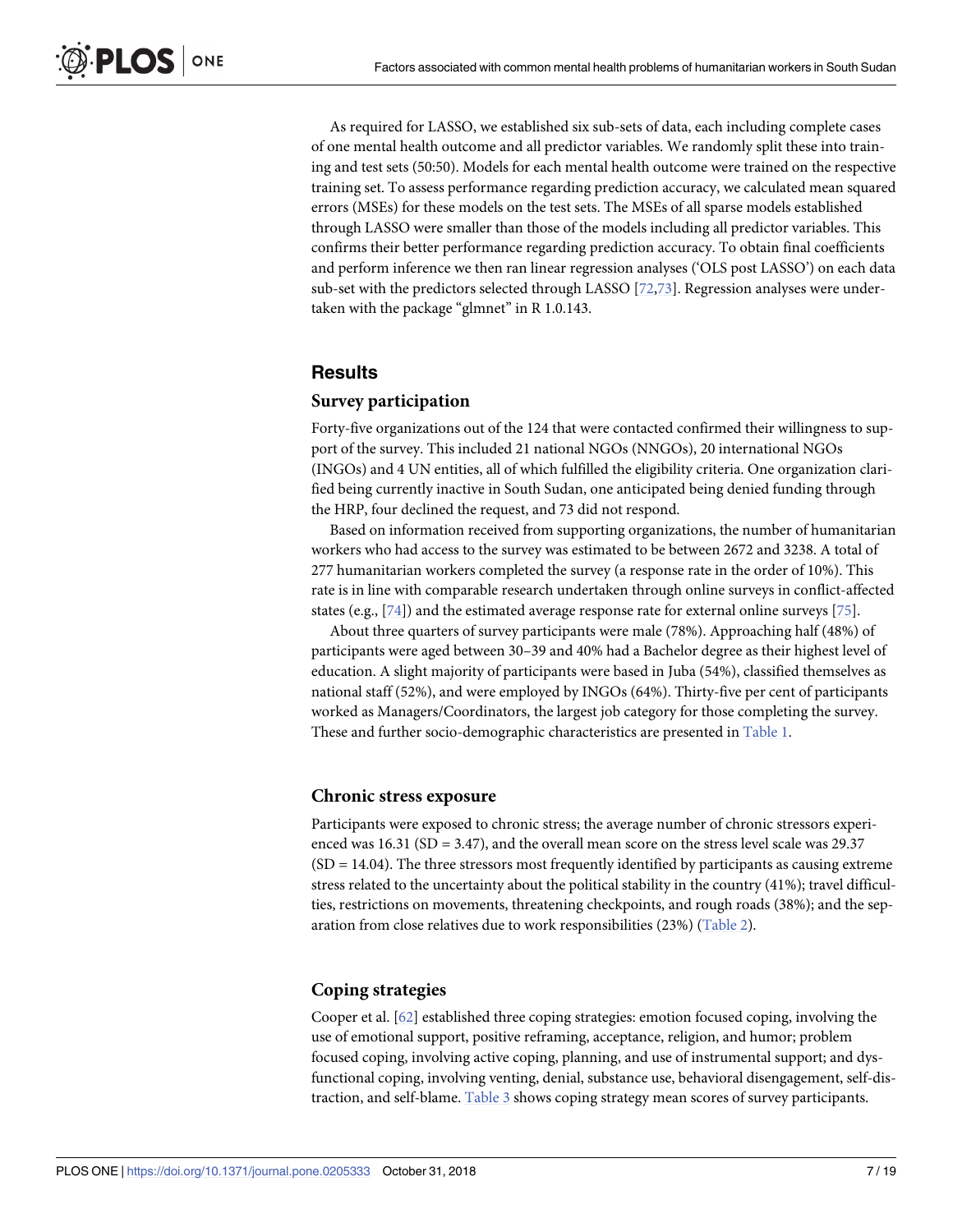<span id="page-7-0"></span>

| Variable                                          | N              | %    |
|---------------------------------------------------|----------------|------|
| Duty station                                      |                |      |
| Capital (Juba)                                    | 149            | 53.8 |
| Field                                             | 128            | 46.2 |
| Gender                                            |                |      |
| Female                                            | 61             | 22.0 |
| Male                                              | 216            | 78.0 |
| Age                                               |                |      |
| $<$ 30                                            | 51             | 18.4 |
| $30 - 39$                                         | 134            | 48.4 |
| $40 - 49$                                         | 67             | 24.2 |
| $50+$                                             | 25             | 8.1  |
| Civil status                                      |                |      |
| Single/separated/divorced/widowed                 | 52             | 18.8 |
| In a committed relationship/married               | 223            | 80.5 |
| Level of education                                |                |      |
| Secondary school / High school                    | 19             | 6.9  |
| Higher vocational education/technical training    | 41             | 14.8 |
| University (BA)                                   | 112            | 40.4 |
| Postgraduate (MA, MSc, PhD)                       | 105            | 37.9 |
| Type of organization                              |                |      |
| National NGO                                      | 58             | 20.9 |
| International NGO                                 | 176            | 63.5 |
| UN entity                                         | 41             | 14.8 |
| Other                                             | $\overline{2}$ | 0.7  |
| Contract type                                     |                |      |
| National staff                                    | 144            | 52.0 |
| International staff                               | 119            | 43.0 |
| Consultant                                        | 9              | 3.3  |
| UN Volunteer                                      | 5              | 1.8  |
| Job function                                      |                |      |
| Country Director / Head of Mission                | 18             | 6.5  |
| Manager/Coordinator (Programme or Operations)     | 96             | 34.7 |
| Technical/Programme                               | 63             | 22.7 |
| Logistics                                         | 12             | 4.3  |
| Administrative                                    | 21             | 7.6  |
| Human Resources                                   | 15             | 4.3  |
| Other                                             | 52             | 18.8 |
| Working directly with beneficiaries               |                |      |
| No                                                | 93             | 33.6 |
| Yes                                               | 184            | 66.4 |
| Previous humanitarian field assignments           |                |      |
| 10 or more                                        | 25             | 9.0  |
| $5 - 9$                                           | 49             | 17.7 |
| $2 - 4$                                           | 130            | 46.9 |
| $\mathbf{1}$                                      | 46             | 9.7  |
| None                                              | 27             | 9.7  |
| Years spent in South Sudan as humanitarian worker |                |      |

#### **[Table](#page-6-0) 1. Socio-demographic characteristics of the cohort.**

(*Continued*)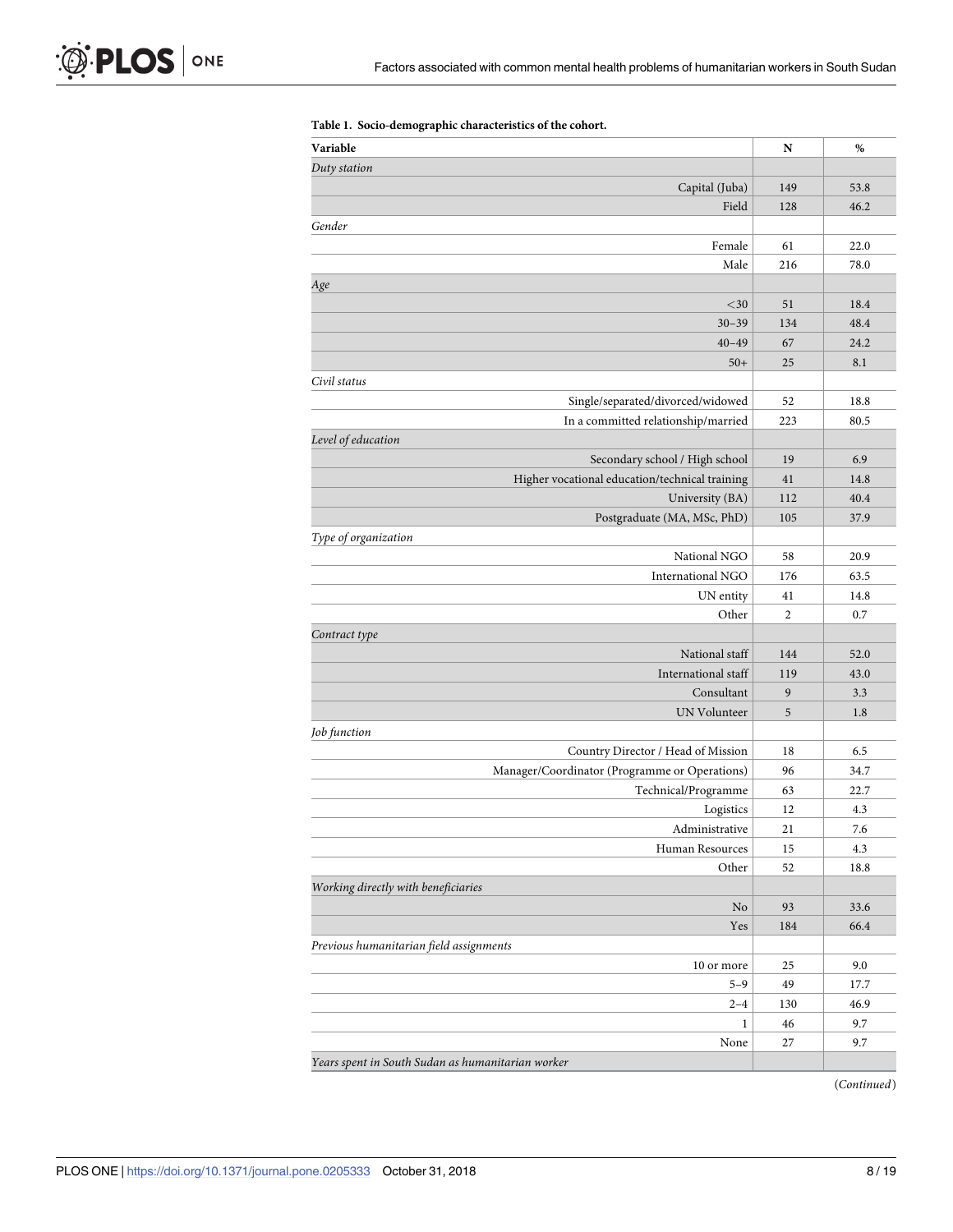| Table 1. | (Continued) |  |
|----------|-------------|--|
|----------|-------------|--|

| Variable                                                                        |          | N   | %    |
|---------------------------------------------------------------------------------|----------|-----|------|
|                                                                                 | $\leq$ 1 | 39  | 14.1 |
|                                                                                 | $1 - 2$  | 41  | 14.8 |
|                                                                                 | $2 - 3$  | 42  | 15.2 |
|                                                                                 | $3 - 4$  | 27  | 9.7  |
|                                                                                 | $4 - 5$  | 23  | 8.3  |
|                                                                                 | $5 - 6$  | 23  | 8.3  |
|                                                                                 | >6       | 82  | 29.6 |
| Mental health history (received counseling or medication for emotional problem) |          |     |      |
|                                                                                 | No       | 225 | 81.2 |
|                                                                                 | Yes      | 46  | 16.6 |

Note: Effective n ranges from 271 to 277.

<https://doi.org/10.1371/journal.pone.0205333.t001>

## **Mental health outcomes**

Applying the established cutoff for provisional PTSD diagnosis, 24% of all survey participants experienced symptoms indicative of high risk of post-traumatic stress. Disaggregated by contract type, 36% of national and 13% of international staff met symptom thresholds associated with a diagnosis of PTSD; this difference was significant  $[\chi^2 (1, N = 231) = 16.51, p < .001]$ .

Just over one-third (39%) of survey participants scored at or above the established cutoff suggestive of depression, and 38% scored at or above the cutoff suggestive of anxiety disorder. We found a higher proportion of national staff meeting symptom thresholds associated with disorder than international staff: for the former 45% and 52% reached scores suggestive of depression and anxiety disorder, respectively; for the latter 35% and 24% reached these thresholds. While no significant association was found between contract type (national/international staff) and provisional depression diagnosis  $[\chi^2 (1, N = 244) = 2.62, p = .11]$ , the association between contract type (national) international staff) and anxiety disorder was significant  $[\chi^2 (1, N = 247) = 20.65, p < .001]$ .

A third of both female (36%) and male (35%) participants reached positive Audit-C test scores. Prevalence of reported hazardous drinking/alcohol use disorder was significantly higher amongst male international staff than male national staff  $[\chi^2 (1, N = 205) = 13.68, p <$ .001]: Twenty-five percent of male national staff and 50% of male international staff reached Audit-C thresholds. Amongst women there was a similar trend, with 21% of female national staff and 41% of female international staff reporting drinking at levels suggestive of disorder. However, this difference was not significant  $[\chi^2 (1, N = 58) = 2.27, p = .13]$ .

Based on the established cutoffs, 24% of all survey participants fulfilled the criteria for high burnout on the EE sub-scale, and 19% on the DP sub-scale. International staff reported higher rates of difficulty than national staff: 29% and 23% of international staff reached scores suggestive of burnout case on the EE and DP sub-scales respectively compared with 19% and 18% of national staff on these same sub-scales. The associations between contract type (national/international staff) and EE  $[\chi^2 (1, N = 237) = 3.72, p = .05]$  and contract type (national/international staff) and DP  $[\chi^2 (1, N = 250) = 1.03, p = .31]$  were not significant.

## **Regression analyses**

Higher levels of chronic stress (p *<* .001) and trauma exposure (p *<* .01) were risk factors for PTSD, with those participants experiencing higher levels of stress and trauma being significantly more likely to report PTSD symptoms.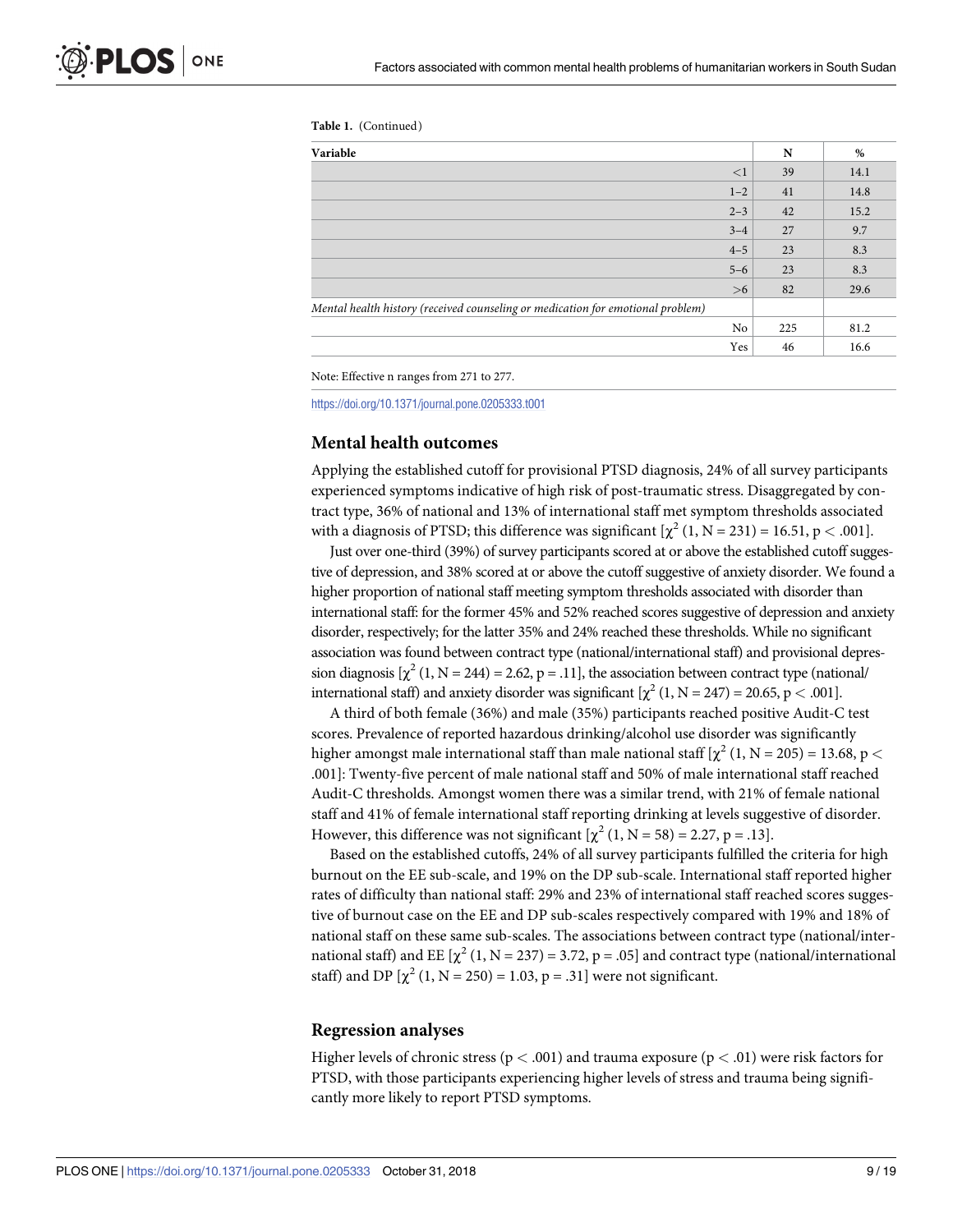<span id="page-9-0"></span>

|  |  |  | Table 2. Percentage of participants reporting extreme stress. |  |
|--|--|--|---------------------------------------------------------------|--|
|--|--|--|---------------------------------------------------------------|--|

| <b>Stressors</b>                                                                                              | $\%$ |
|---------------------------------------------------------------------------------------------------------------|------|
| Uncertainty about the political stability                                                                     | 40.9 |
| Travel difficulties, restrictions on movements, threatening checkpoints, rough roads                          | 37.9 |
| Separation from close relatives due to work responsibilities                                                  | 22.9 |
| Armed security, needing to have armed guards at work or living place                                          | 18.8 |
| Feeling powerless to change the situation of the beneficiary community                                        | 16.5 |
| Excessive heat, cold, or noise                                                                                | 15.9 |
| Economic/financial problem                                                                                    | 15.5 |
| Workload expected by organization is too high                                                                 | 14.5 |
| Feeling powerless to change one's own situation                                                               | 13.9 |
| Feeling hostility from others due to one's affiliation to a certain group (e.g. tribe, nationality, religion) | 13.8 |
| Lack of recognition from organization management for work accomplishment                                      | 13.1 |
| Tension due to expatriate and national staff not treated equally by organization management                   | 11.6 |
| Being asked to perform duties that are outside of one's professional training or terms of reference           | 11.3 |
| Lack of recognition from the beneficiary community for work accomplished                                      | 8.8  |
| Conflicts or misunderstandings between co-workers                                                             | 7.9  |
| Criticism of work by media or beneficiary community members                                                   | 7.2  |
| Lack of direction from organizational management                                                              | 6.5  |
| Criticism of work by organization management                                                                  | 5.1  |

Effective n ranges from 273–277.

<https://doi.org/10.1371/journal.pone.0205333.t002>

Dysfunctional coping was significantly positively associated with depression (p *<* .001). Further, participants experiencing higher levels of chronic stress were significantly more likely to experience symptoms of depression than those who felt less stressed (p *<* .001).

The risk for anxiety increased with being a woman (p *<* .05). The number of years spent in South Sudan as humanitarian worker was significantly positively associated with anxiety symptomatology (p *<* .05). Anxiety was also significantly positively related with dysfunctional coping ( $p < .01$ ) and exposure to stress ( $p < .001$ ).

Hazardous alcohol consumption was significantly associated with duty station (p *<* .01); humanitarian workers based in the capital were at greater risk of engaging in hazardous drinking than those based in the field. Spiritual transcendence was negatively related to hazardous alcohol consumption (p *<* .001) ([Table](#page-10-0) 4).

In terms of burnout ([Table](#page-11-0) 5), working directly with beneficiaries was associated with lower levels of EE (p *<* .01), while greater risk of EE was associated with higher levels of chronic stress (p *<* .01). Higher scores on DP were associated with chronic stress (p *<* .001). While higher levels of team cohesion with co-workers were associated with lower levels of DP (p *<* .05), higher levels of team cohesion with management were associated with higher levels of DP  $(p < .05)$ .

#### **[Table](#page-6-0) 3. Coping strategy.**

| <b>Coping strategy</b> | M     | SD   | Range     |
|------------------------|-------|------|-----------|
| <b>Emotion</b> focused | 25.23 | 5.99 | $10 - 40$ |
| Problem focused        | 17.39 | 4.20 | $6 - 24$  |
| Dysfunctional          | 23.19 | 6.35 | $12 - 48$ |

M = mean; SD = standard deviation. Effective n ranges from 253–261.

<https://doi.org/10.1371/journal.pone.0205333.t003>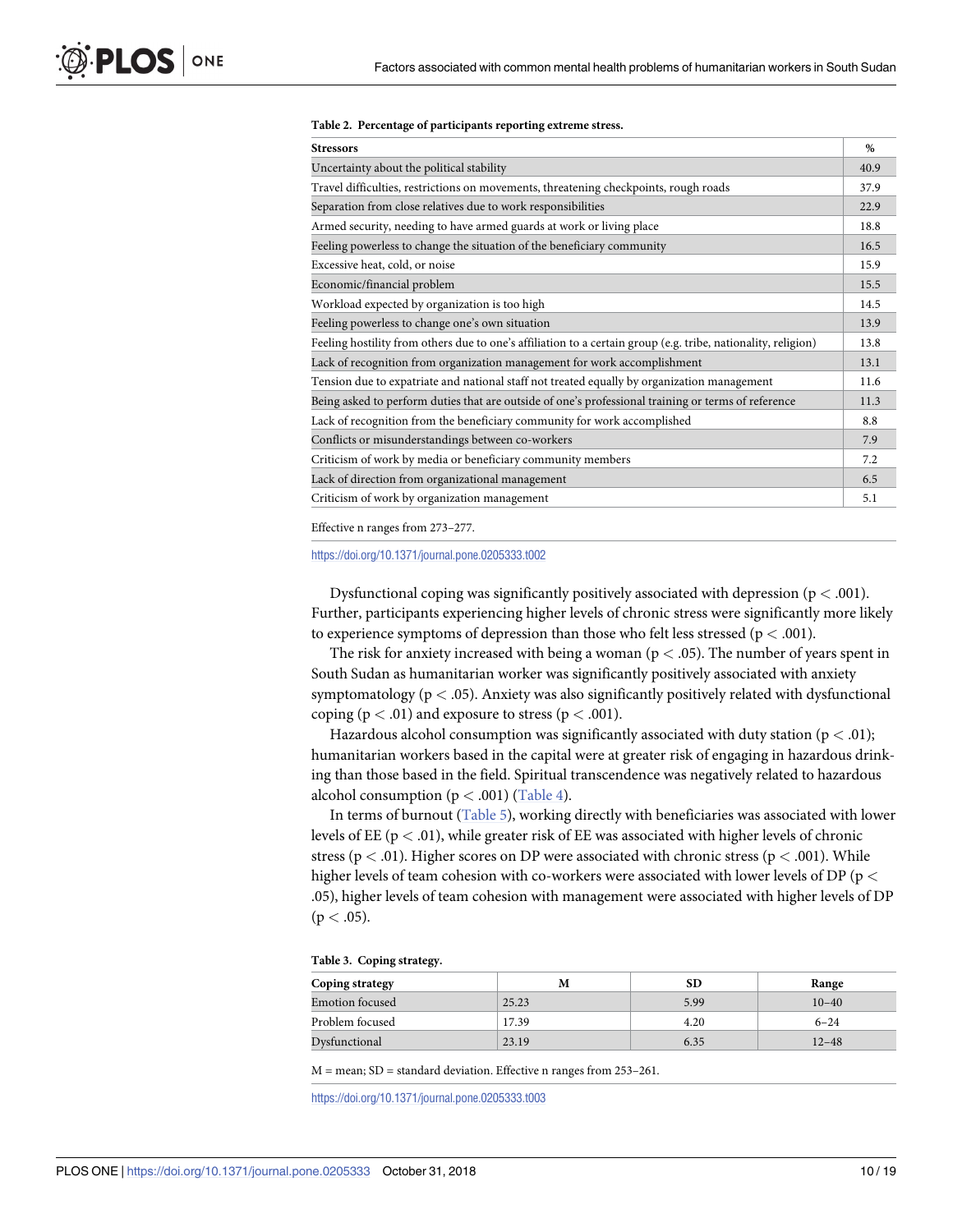| Outcome                               | <b>PTSD</b><br>$(n = 105)$ |           | Depression<br>$(n = 108)$ |           | Anxiety<br>$(n = 109)$ |           | Hazardous alcohol<br>consumption<br>$(n = 111)$ |           |
|---------------------------------------|----------------------------|-----------|---------------------------|-----------|------------------------|-----------|-------------------------------------------------|-----------|
| Predictors                            | $\bf{B}$                   | <b>SE</b> | B                         | <b>SE</b> | B                      | <b>SE</b> | $\bf{B}$                                        | <b>SE</b> |
| Gender                                |                            |           |                           |           | $-0.16*$               | 0.08      | 0.15                                            | 0.08      |
| Duty station                          |                            |           |                           |           |                        |           | $-0.22*$                                        | 0.08      |
| Years in South Sudan                  |                            |           |                           |           | $0.18*$                | 0.08      |                                                 |           |
| Mental health history                 |                            |           |                           |           | $-0.02$                | 0.08      | 0.14                                            | 0.08      |
| Spiritual transcendence               |                            |           |                           |           |                        |           | $-0.32***$                                      | 0.09      |
| Perceived social support              |                            |           |                           |           | $-0.15$                | 0.09      | 0.02                                            | 0.09      |
| Organizational support-benefits/items |                            |           |                           |           |                        |           | 0.21                                            | 0.09      |
| Team cohesion—management              |                            |           |                           |           |                        |           | 0.01                                            | 0.09      |
| Organizational work experience        |                            |           |                           |           | 0.08                   | 0.08      |                                                 |           |
| Coping-problem focused                |                            |           |                           |           | 0.06                   | 0.09      |                                                 |           |
| Coping-dysfunctional                  |                            |           | $0.37***$                 | 0.07      | $0.28**$               | 0.09      | 0.14                                            | 0.08      |
| Chronic stress                        | $0.48***$                  | 0.08      | $0.52***$                 | 0.07      | $0.34***$              | 0.08      |                                                 |           |
| Trauma exposure                       | $0.29***$                  | 0.08      |                           |           | 0.16                   | 0.09      |                                                 |           |

#### <span id="page-10-0"></span>**[Table](#page-9-0) 4. Linear regression models for PTSD, depression, anxiety, and hazardous alcohol consumption.**

PTSD = Posttraumatic Stress Disorder; Years in South Sudan = Years spent in South Sudan as humanitarian worker; PTSD adjusted  $R^2$  = .39; Depression adjusted  $R^2$  = .46; Anxiety adjusted  $R^2$  = .36; Hazardous alcohol consumption adjusted  $R^2$  = .31

 $*$ p  $< .05$ 

 $*$ <sup>\*</sup> $p < .01$ 

 $***p<.001$ 

B = standardized beta; An additional 12 predictors were included in LASSO regressions but had coefficients of zero for all outcomes. These predictors are age, education, civil status, contract type, organization type, job function, number of previous humanitarian field assignments, working directly with beneficiaries, copingemotion focused, organizational support–trainings/briefings, team cohesion–co-workers, and health habits.

<https://doi.org/10.1371/journal.pone.0205333.t004>

## **Discussion**

## **Symptom burden of mental health outcomes**

Our results suggest that humanitarian workers in South Sudan experience substantial levels of symptom burden of PTSD, depression, anxiety, hazardous alcohol consumption and burnout. Differences in the prevalence rates established for national and international staff were significant only for PTSD, anxiety, and hazardous alcohol consumption among male staff.

It is challenging to identify reference groups for meaningful comparison of the established prevalence rates. Further, comparing health measures across groups within a society and across different societies is–as well-known–problematic [[76](#page-17-0)]. Nonetheless, the prevalence of symptoms indicative of high risk of post-traumatic stress we found among national staff (36%) is higher than the rates for mild or moderate forms of PTSD among South Sudanese refugees in northern Uganda (15–20%) [\[77\]](#page-17-0). It is lower than the prevalence consistent with PTSD diagnosis found among civilians from multiple locations across South Sudan (41%) [[78](#page-17-0)]. The prevalence we found (36%) is also lower than that found among respondents based in Malakal Protection of Civilians side (53%) [\[78\]](#page-17-0). The proportion of South Sudanese national staff reaching scores above thresholds for anxiety (52%) is as high as that of Ugandan national staff operating in neighboring Gulu assessed with the same tool (53%) [\[17\]](#page-15-0).

Regarding international staff, the prevalence rates we found for PTSD and anxiety generally exceed those of western adult populations [\[79–81\]](#page-17-0). Likewise, they exceed the proportion of expatriate humanitarian workers in Kosovo who scored above cutoffs for PTSD (13% and 1% respectively) and anxiety (24% and 9% respectively) [[20](#page-15-0)]. The anxiety prevalence we found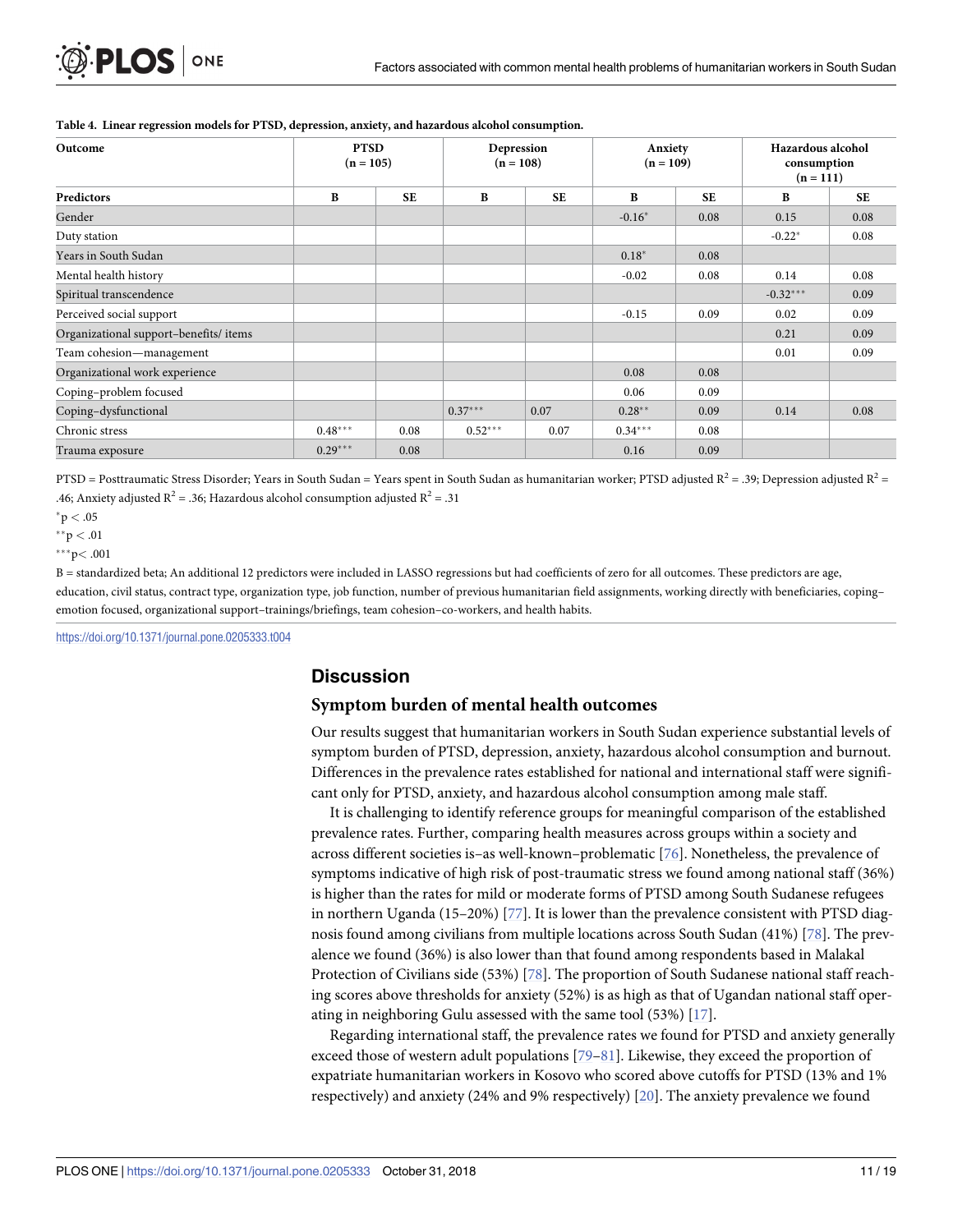| <b>Emotional exhaustion</b><br>Outcome<br>$(n = 104)$ |           | Depersonalization<br>$(n = 108)$ |           |           |
|-------------------------------------------------------|-----------|----------------------------------|-----------|-----------|
| <b>Predictors</b>                                     | B         | <b>SE</b>                        | B         | <b>SE</b> |
| Education                                             | 0.06      | 0.09                             | $-0.15$   | 0.10      |
| Civil status                                          | $-0.05$   | 0.09                             |           |           |
| Contract type                                         |           |                                  | 0.14      | 0.09      |
| Organization type                                     | $-0.16$   | 0.09                             |           |           |
| Duty station                                          |           |                                  | 0.03      | 0.10      |
| Working directly with beneficiaries                   | $-0.26**$ | 0.09                             | $-0.15$   | 0.10      |
| Mental health history                                 |           |                                  | 0.04      | 0.09      |
| Spiritual transcendence                               | $-0.18$   | 0.10                             |           |           |
| Perceived social support                              | $-0.08$   | 0.09                             |           |           |
| Organizational support-trainings/<br>briefings        | $-0.15$   | 0.09                             |           |           |
| Organizational work experience                        | $-0.07$   | 0.10                             |           |           |
| Team cohesion-co-workers                              |           |                                  | $-0.21*$  | 0.09      |
| Team cohesion-management                              |           |                                  | $0.20*$   | 0.09      |
| Coping-dysfunctional                                  | 0.11      | 0.09                             |           |           |
| Chronic stress                                        | $0.30**$  | 0.09                             | $0.39***$ | 0.10      |
| Trauma exposure                                       |           |                                  | 0.18      | 0.10      |

#### <span id="page-11-0"></span>**[Table](#page-9-0) 5. Linear regression models for burnout.**

EE adjusted  $R^2$  = .27; DP adjusted  $R^2$  = .20

 $*$ p  $< .05$ 

 $*$ <sup>\*</sup> $p < .01$ 

���p*<* .001

B = standardized beta; An additional nine predictors were included in LASSO regressions but had coefficients of zero for all outcomes. These predictors are gender, age, job function, number of previous humanitarian field assignments, years spent in South Sudan as humanitarian worker, organizational support–benefits/ items, coping–problem focused, coping–emotion focused, and health habits.

<https://doi.org/10.1371/journal.pone.0205333.t005>

among international staff based in South Sudan also exceeds the rate established by Cardozo et al. [\[26\]](#page-15-0) for post-deployment anxiety (12%) among humanitarian workers across countries.

Few studies looked at alcohol consumption. The recent study by Jachens, Houdmont and Thomas [\[23\]](#page-15-0) investigated alcohol consumption among humanitarian workers, including national and international staff. Using the same measure that we used, this study found that 18% of all female and 10% of all male participants engaged in hazardous drinking [[23](#page-15-0)]. Lopes Cardozo et al. [\[20\]](#page-15-0) report prevalence of hazardous alcohol consumption for national and international staff (3% and 16% respectively) but neglect disaggregation by gender. The prevalence rates we found among female humanitarian workers in South Sudan and male national and international staff (36%, 25% and 50% respectively) all exceed the rates established by these studies.

#### **Trauma and chronic stress exposure**

Although experience of traumatic events was associated with higher reportage of symptoms of PTSD, it was chronic stress that was most consistently associated with mental health problems. This confirms our hypothesis from consideration of the JDR model that job demands are significantly positively associated with mental health problems. Our finding is in line with results from other research on the impact of stress versus major life events in adult population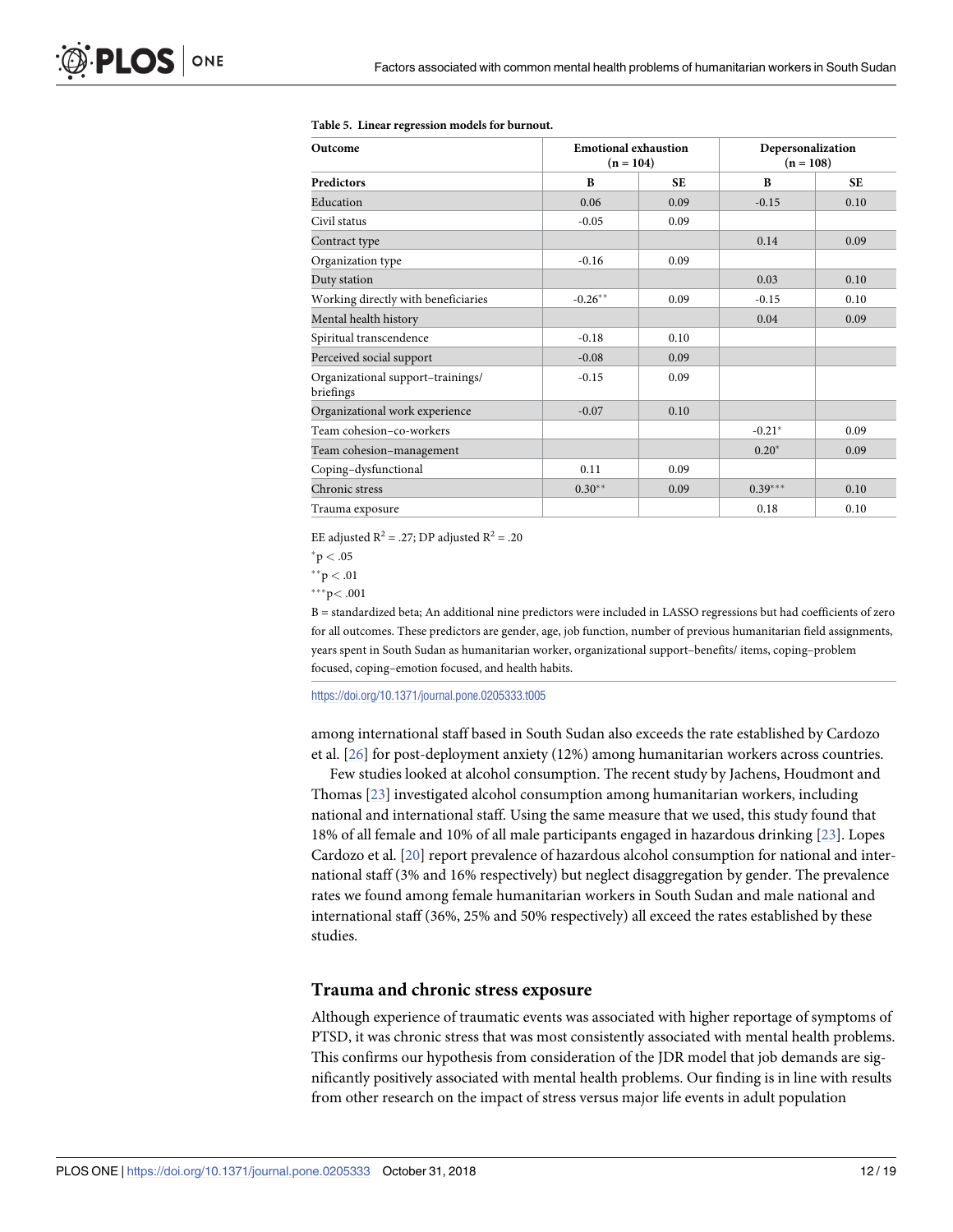<span id="page-12-0"></span>samples [\[82\]](#page-17-0). It also reinforces the results of previous work that emphasizes the cumulative effect of daily stress in contexts of conflict and instability [[12](#page-14-0),[17,19\]](#page-15-0). Previous research on humanitarian workers' mental health has a strong concentration on trauma exposure (and PTSD as the corresponding "signature" disorder) (e.g., [\[20,21,](#page-15-0)[83](#page-17-0)]). Future studies should consider integrating an increased focus on the effects of chronic stress.

Exposure to traumatic events and especially chronic stress is inevitably a characteristic of the operating environments of humanitarian workers. Nevertheless, there is a clear case for preventive measures addressing security and work conditions on the basis of our finding. With regards to South Sudan, developing and disseminating thorough security and evacuation protocols and re-confirming with staff that they are covered in case of need is one remedy that may help mitigate top-ranked stressors such as uncertainty about the political stability. Investments in comprehensive briefings prior to deployment on the implications of humanitarian work on staff's personal life, and in staff support services that promote work-life balance (e.g., rest and recuperation) may help address stress caused by family separation and high workloads.

## **Coping and spiritual transcendence**

Surprisingly, we found no significant association between emotion focused and problem focused coping strategies and mental illness. This is contrary to expectations from studies with other population groups using the same measure that found significant relationships between one or both coping strategies and depression or anxiety [\[84,](#page-17-0)[85\]](#page-18-0). The positive relationship we found between dysfunctional coping and depression and anxiety is in line with these studies [\[62](#page-17-0)[,86\]](#page-18-0). Specifically with expatriate humanitarian workers, Eriksson et al. found a significant positive association between avoidant coping and PTSD, anxiety, and depression. Lopez Cardozo et al. [[22](#page-15-0)] found using an avoidant coping style significantly associated with more anxiety among national humanitarian workers. These findings suggest potential for addressing coping strategies adopted by humanitarian workers. However, establishing appropriate, protective forms of coping in humanitarian settings may be challenging. Coping strategies in situations of conflict may, as suggested by recent work in conflict-affected populations [[87](#page-18-0)], require distinct adaptation to be effective.

We found the concept of spiritual transcendence [\[88](#page-18-0)] to be negatively associated with hazardous alcohol consumption, indicating that humanitarian workers with higher spirituality are less likely to engage in such harmful behavior. This finding matches outcomes from similar occupation groups [[89](#page-18-0)]. Our hypothesis that personal resources are significantly negatively associated with mental health problems holds for this construct.

## **Team cohesion and working with beneficiaries**

The association of higher levels of team cohesion with co-workers with lower levels of depersonalization reinforces the value of establishing effective team working in high-stress environment suggested in other work (e.g.,  $[17]$ ). However, it was unexpected that higher team cohesion with management was associated with higher rather than lower levels of depersonalization. A possible explanation is that in the humanitarian worker sample at hand, depersonalization was most prevalent among Managers/Coordinators. It is well known that burnout has a spillover effect and aspects associated with depersonalization, such as pessimistic attitudes towards beneficiaries, can spread from managers to team members [\[90\]](#page-18-0). Our hypothesis derived from the JDR model that job resources are negatively associated with mental health problems is thus partially fulfilled.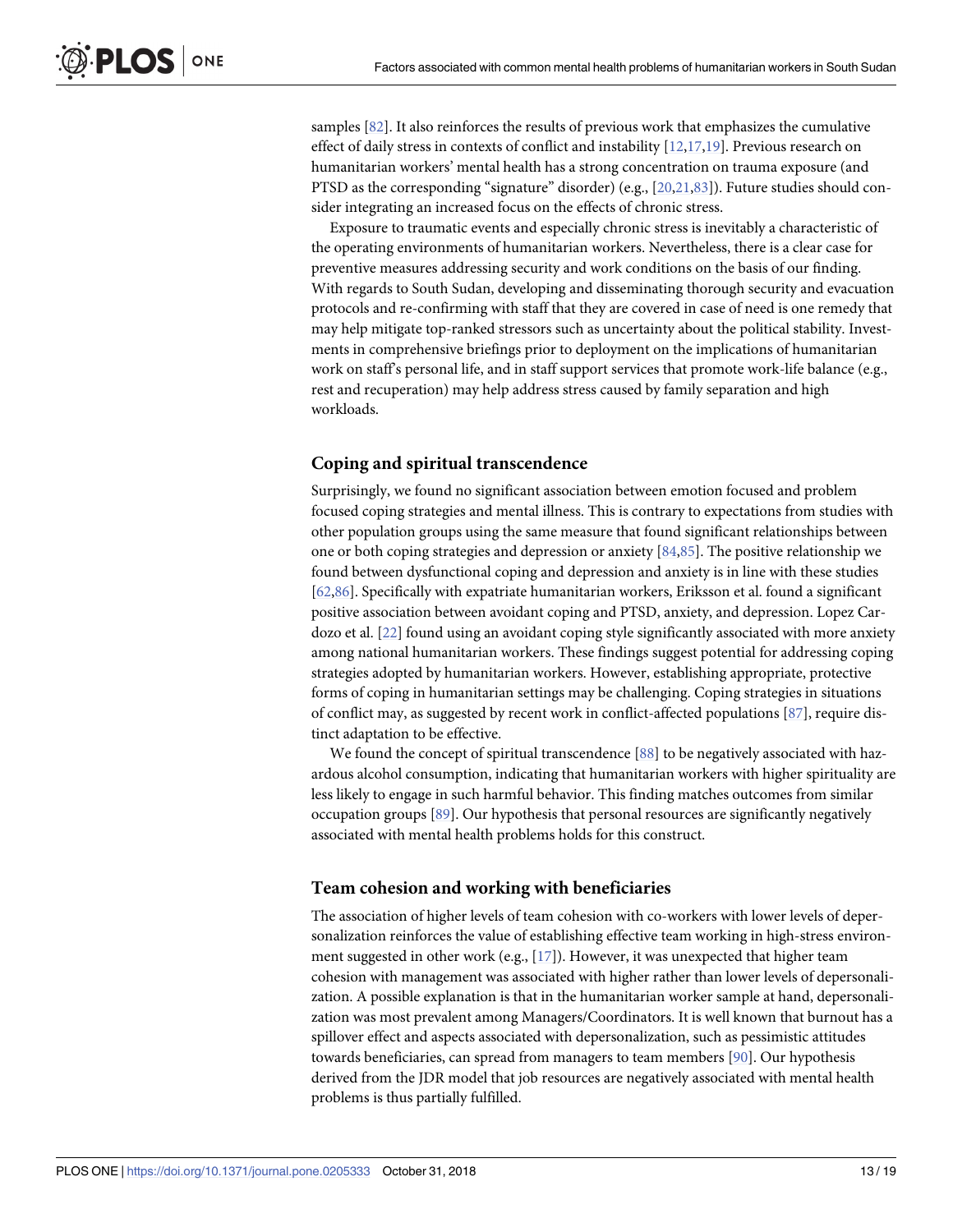## <span id="page-13-0"></span>**Socio-demographic factors**

The observation that working directly with humanitarian aid beneficiaries was associated with lower not higher levels of emotional exhaustion points to the stresses in this environment associated with managerial and coordination functions, too. The fact that duty station was associated with hazardous alcohol consumption can most readily be attributed to the fact that Juba– the capital–provided far easier physical and social access to alcoholic beverages (e.g., [\[91\]](#page-18-0)). On the basis of studies in other humanitarian settings (e.g., [\[17,19](#page-15-0),[20](#page-15-0)[,92\]](#page-18-0)), we had anticipated further socio-demographic characteristics to explain variance in the mental health outcomes. However, while this study found some of the differences in the established prevalence rates for national and international staff to be significant during bivariate analyses, contract type was not a significant predictor during multiple regression analyses. Risk factors for common mental health problems specific to gender, especially gender-based violence and sexual harassment, are widespread within humanitarian communities (e.g.,  $[93,94]$  $[93,94]$ ), yet gender was only significantly associated with anxiety. In light of this and previous studies with humanitarian workers that have been inconstant in their findings regarding gender differences (e.g.,  $[17]$  $[17]$  $[17]$ ), we are especially interested in rates of reported mental ill-health between men and women. In the absence of such findings, the factors that influence the relationship between gender and mental health among humanitarian workers remains unclear [[16](#page-15-0)].

## **Limitations**

This study has four main limitations. Firstly, the cross-sectional survey design does not provide a basis for establishing cause-effect relationships. Secondly, we could not conduct clinical interviews to establish psychiatric diagnosis. Instead, we used screening tools that have exhibited strong psychometric properties in many settings and have been shown to be suggestive of rates of clinical disorder (e.g., [48-51]). Thirdly, our sample may not be fully representative of the humanitarian community in South Sudan. Although data on the composition of the humanitarian community in South Sudan are scarce, recent estimates suggest that national staff make up 92% of the NGO staffing [[95](#page-18-0)], in line with the global estimate of 90% of the humanitarian workforce in field locations [[40\]](#page-16-0). By contrast, our sample comprises of 52% national and 43% international staff. However, our sample reflected the humanitarian community well in other regards, such as the greater proportion of male humanitarian workers and level of education: men made up the majority of the sample and most had a University degree, in line with related studies on humanitarian workers  $(e.g., [20,21,24])$  $(e.g., [20,21,24])$  $(e.g., [20,21,24])$ . Lastly, the low survey response rate clearly raises cautions regarding the generalizability of the study results, and further research is required to confirm our findings. Organizations repeatedly identified limited Internet access as a hurdle, especially for field-based staff. The English language in which the survey was conducted may have presented an additional barrier for participation for some staff. However, the response rate is well in line with response rates typically received by online surveys [\[75,](#page-17-0)[96](#page-18-0)].

## **Conclusion**

Our results suggest that humanitarian workers in South Sudan experience substantial rates of mental health problems. This study highlights that chronic stress plays a dominant role in understanding mental health problems. It points to the need for organizational staff support strategies that mitigate humanitarian workers' chronic stress exposure. Dysfunctional coping was associated with higher risk for mental disorder, indicating an important role for education of humanitarian workers regarding stress management. However, strategies that may be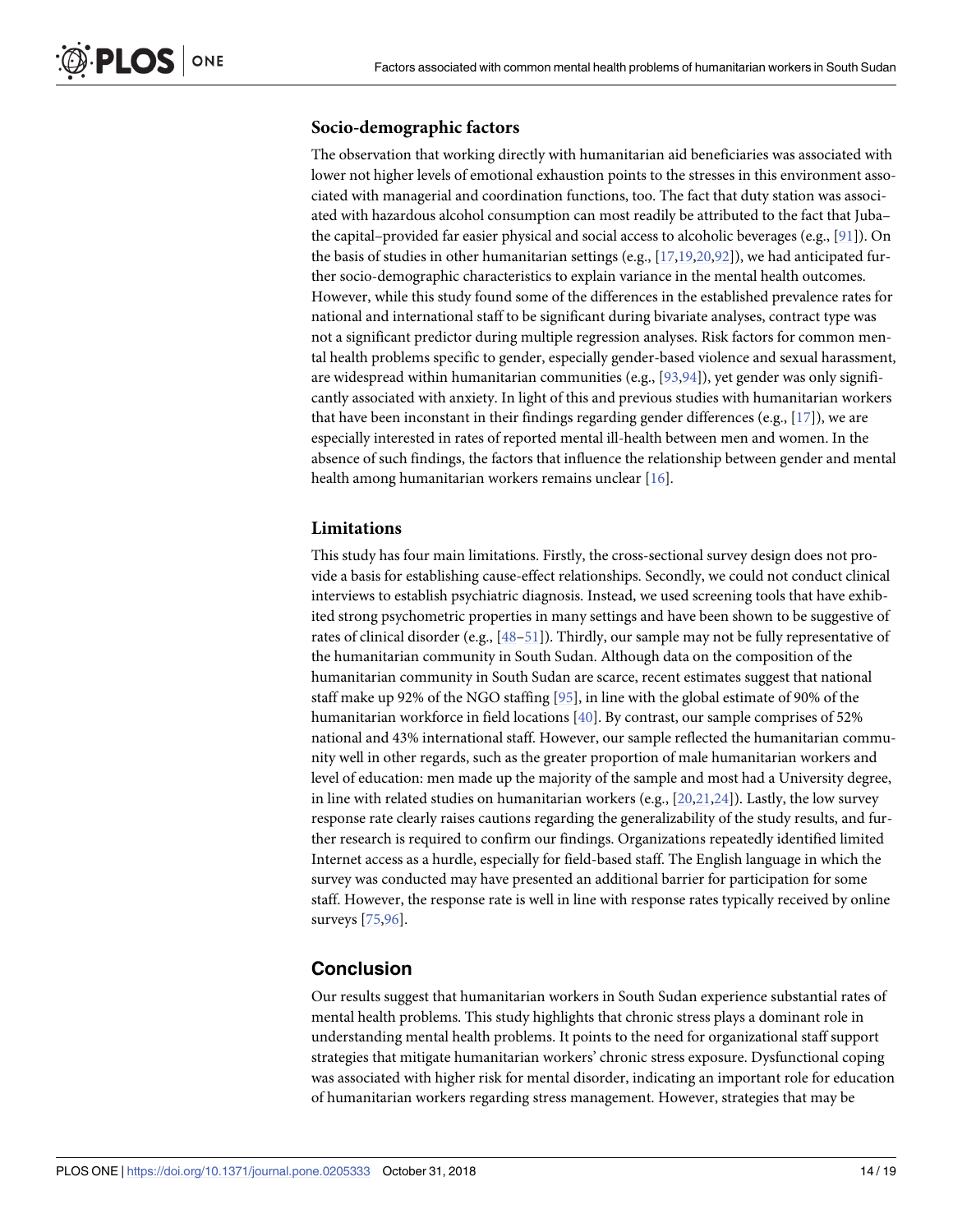<span id="page-14-0"></span>adaptive in other contexts may not be effective in high stress environments such as that studied here.

## **Acknowledgments**

We would like to thank all humanitarian organizations in South Sudan that supported the online survey on the mental health and well-being of humanitarian workers, especially the designated focal points within organizations who facilitated the smooth implementation of the survey. We would also like to express our gratitude to all humanitarian workers who participated in the survey for taking the time and sharing their experiences with us. We are grateful for the support provided by the The Whitney and Betty MacMillan Center for International and Area Studies at Yale, especially the Program on Refugees, Forced Displacement, and Humanitarian Responses, and the Conflict, Resilience and Health Program. We particularly acknowledge the valuable comments from Professor Catherine Panter–Brick that greatly improved this manuscript.

## **Author Contributions**

**Conceptualization:** Hannah Strohmeier, Alastair Ager.

**Formal analysis:** Hannah Strohmeier.

**Investigation:** Hannah Strohmeier.

**Methodology:** Hannah Strohmeier.

**Supervision:** Willem F. Scholte, Alastair Ager.

**Writing – original draft:** Hannah Strohmeier.

**Writing – review & editing:** Willem F. Scholte, Alastair Ager.

#### **References**

- **[1](#page-1-0).** UN Meetings Coverage and Press Releases (2017) Security Council presidential statement urges greater humanitarian access to famine-threatened Yemen, South Sudan, Somalia, Nigeria.
- **[2](#page-1-0).** UN News Center (2017) UN aid chief urges global action as starvation, famine loom for 20 million across four countries. UN News Center.
- **[3](#page-1-0).** UNOCHA South Sudan (2016) 2017 Humanitarian needs overview. n.p.: UNOCHA.
- **[4](#page-1-0).** Humanitarian Outcomes (2016) Aid worker security report: Figures at a glance. n.p.
- **[5](#page-1-0).** Stoddard A, Harmer A, Czwarno M (2017) Aid worker security report 2017: Behind the attacks. A look at the perpetrators of violence against aid workers. n.p.: Humanitarian outcomes.
- **[6](#page-1-0).** Humanitarian Outcomes (2016) Aid worker security report 2015: Figures at a glance. London.
- **[7](#page-1-0).** Humanitarian Outcomes (2017) Aid worker security report 2016: Figures at a glance. London.
- **[8](#page-1-0).** Deutsche Welle (2016) Embassies evacuate as violence worsens in South Sudan. Deutsche Welle.
- **[9](#page-1-0).** Dumo D (2017) South Sudan soldiers accused of rape, murder of aid workers appear in court. World News: Reuters.
- **[10](#page-1-0).** UNOCHA (2018) South Sudan: Aid workers freed, humanitarian deaths reach 100 since December 2013. Reliefweb.
- **[11](#page-1-0).** Brady K, Killeen T, Brewerton T, Lucerini S (2000) Comorbidity of psychiatric disorders and posttraumatic stress disorder. Journal of Clinical Psychiatry 61: 22–32.
- **[12](#page-1-0).** Miller KE, Rasmussen A (2010) War exposure, daily stressors, and mental health in conflict and postconflict settings: Bridging the divide between trauma-focused and psychosocial frameworks. Social Science & Medicine 70: 7–16.
- **[13](#page-1-0).** Collins PY, Patel V, Joestl SS, March D, Insel TR, et al. (2011) Grand challenges in global mental health. Nature 475: 27–30. <https://doi.org/10.1038/475027a> PMID: [21734685](http://www.ncbi.nlm.nih.gov/pubmed/21734685)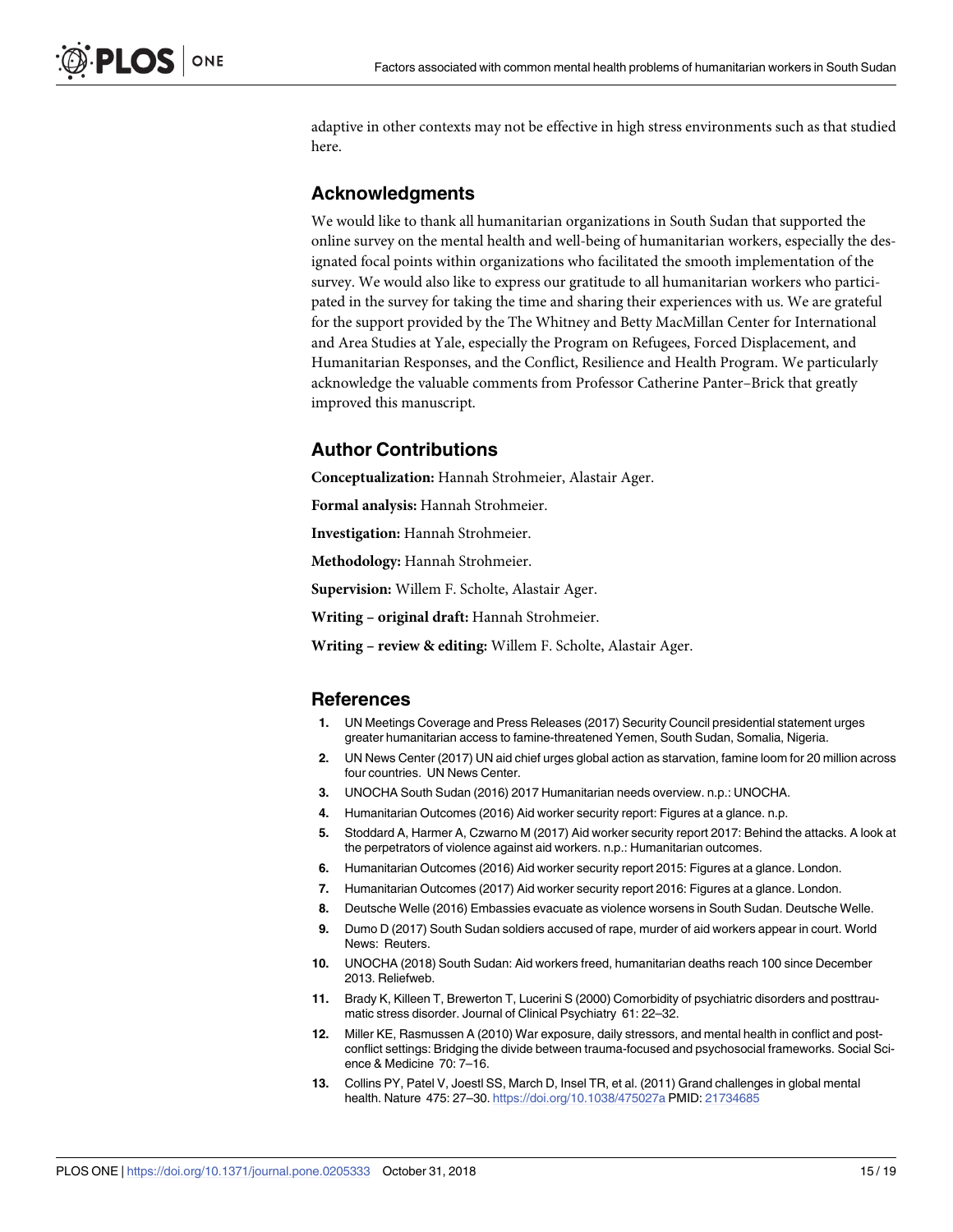- <span id="page-15-0"></span>**[14](#page-1-0).** Maslach C, Jackson SE, Leitner M (1997) Maslach Burnout Inventory Manual. Palo Alto: Consulting Psychologists Press.
- **[15](#page-1-0).** McKay L (2011) Resilience: Building resilient managers in humanitarian organizations. Strenghtening key organizational structures and personal skills that promote resilience in challenging environments. n. p.: People in Aid.
- **[16](#page-1-0).** Strohmeier H, Scholte WF (2015) Trauma-related mental health problems among national humanitarian staff: A systematic review of the literature. European Journal of Psychotraumatology 6.
- **[17](#page-1-0).** Ager A, Pasha E, Yu G, Duke T, Eriksson C, et al. (2012) Stress, mental health, and burnout in national humanitarian aid workers in Gulu, Northern Uganda. Journal of Traumatic Stress 25: 713–720. [https://](https://doi.org/10.1002/jts.21764) [doi.org/10.1002/jts.21764](https://doi.org/10.1002/jts.21764) PMID: [23225036](http://www.ncbi.nlm.nih.gov/pubmed/23225036)
- **[18](#page-1-0).** Eriksson CB, Lopes Cardozo B, Ghitis F, Sabin ME, Gotway Crawford CA, et al. (2013) Factors associated with adverse mental health outcomes in locally recruited aid workers assisting Iraqi refugees in Jordan. Journal of Aggression, Maltreatment and Trauma 22: 660–680.
- **[19](#page-2-0).** Eriksson CB, Lopes Cardozo B, Foy DW, Sabin M, Ager A, et al. (2012) Predeployment mental health and trauma exposure of expatriate humanitarian aid workers: Risk and resilience factors. Traumatology 19: 41–48.
- **[20](#page-1-0).** Lopes Cardozo B, Holtz TH, Kaiser R, Gotway CA, Ghitis F, et al. (2005) The mental health of expatriate and Kosovar Albanian humanitarian aid workers. Disasters 29: 152–170. [https://doi.org/10.1111/j.](https://doi.org/10.1111/j.0361-3666.2005.00278.x) [0361-3666.2005.00278.x](https://doi.org/10.1111/j.0361-3666.2005.00278.x) PMID: [15910647](http://www.ncbi.nlm.nih.gov/pubmed/15910647)
- **[21](#page-2-0).** Connorton E, Perry MJ, Hemenway D, Miller M (2012) Humanitarian relief work and trauma-related mental illness. Epidemiological Reviews 34: 145–155.
- **[22](#page-1-0).** Lopes Cardozo B, Sivilli TI, Crawford CA, Scholte WF, Petit P, et al. (2013) Factors affecting mental health of local staff working in the Vanni region, Sri Lanka. Psychological Trauma: Theory, Research, Practice, and Policy 5: 581–590.
- **[23](#page-1-0).** Jachens L, Houdmont J, Thomas R (2016) Effort–Reward Imbalance and Heavy Alcohol Consumption Among Humanitarian Aid Workers. Journal of Studies on Alcohol and Drugs 77: 904–913. PMID: [27797692](http://www.ncbi.nlm.nih.gov/pubmed/27797692)
- **[24](#page-1-0).** Eriksson CB, Kemp HV, Richard Gorsuch, Hoke S, Foy DW (2001) Trauma Exposure and PTSD Symptoms in International Relief and Development Personnel. Journal of Traumatic Stress 14: 205–212.
- **[25](#page-1-0).** Musa SA, Hamid AARM (2008) Psychological problems among aid workers operating in Darfur. Social Behaviour and Personality: An International Journal 36: 407–416.
- **[26](#page-2-0).** Lopes-Cardozo B, Gotway-Crawford C, Eriksson C, Zhu J, Sabin M, et al. (2012) Psychological distress, depression, anxiety, and burnout among international humanitarian aid workers: A longitudinal study Plos One 7.
- **[27](#page-2-0).** Eriksson CB, Bjorck JP, Larson LC, Walling SM, Trice GA, et al. (2009) Social support, organisational support, and religious support in relation to burnout in expatriate humanitarian aid workers. Mental Health, Religion and Culture 12: 671–686.
- **[28](#page-2-0).** Surya M, Jaff D, Stilwell B, Schubert J (2017) The importance of mental well-being for health professionals during complex emergencies: It is time we take it seriously. Global Health: Science and Practice 5: 188–196.
- **[29](#page-2-0).** Antares Foundation (2012) Managing stress in humanitarian workers: Guidelines for good practice. Amsterdam.
- **[30](#page-2-0).** Schafer A (2010) Spirituality and mental health in humanitarian contexts: an exploration based on World Vision's Haiti earthquake response. Intervention 8: 121–130.
- **[31](#page-2-0).** Eriksson C, Holland J, Currier J, Snider L, Ager A, et al. (2014) Trajectories of spiritual change among expatriate humanitarian aid workers: A prospective longitudinal study. Psychology of Religion and Spirituality 7: 13–23.
- **[32](#page-2-0).** Brunello N, Davidson JRT, Deahl M, Kessler RC, Mendlewicz J, et al. (2001) Posttraumatic stress disorder: Diagnosis and epidemiology, comorbidity and social consequences, biology and treatment. Neuropsychobiology 43: 150–162. <https://doi.org/10.1159/000054884> PMID: [11287794](http://www.ncbi.nlm.nih.gov/pubmed/11287794)
- **[33](#page-2-0).** "Secret aid" (2016) Secret aid worker: when your dream job ends in depression. Global development professionals network: Secret aid worker: The Guardian.
- **[34](#page-2-0).** "Secret aid" (2015) Secret aid worker: sometimes I go to supermarkets to escape the loneliness. Global development professionals network: Secret aid worker: The Guardian.
- **[35](#page-2-0).** Welton-Mitchell CE (2013) UNHCR's mental health and psychosocial support for staff. Geneva: UNHCR.
- **[36](#page-2-0).** IASC (2007) IASC guidelines on mental health and psychosocial support in emergency settings. Geneva: IASC.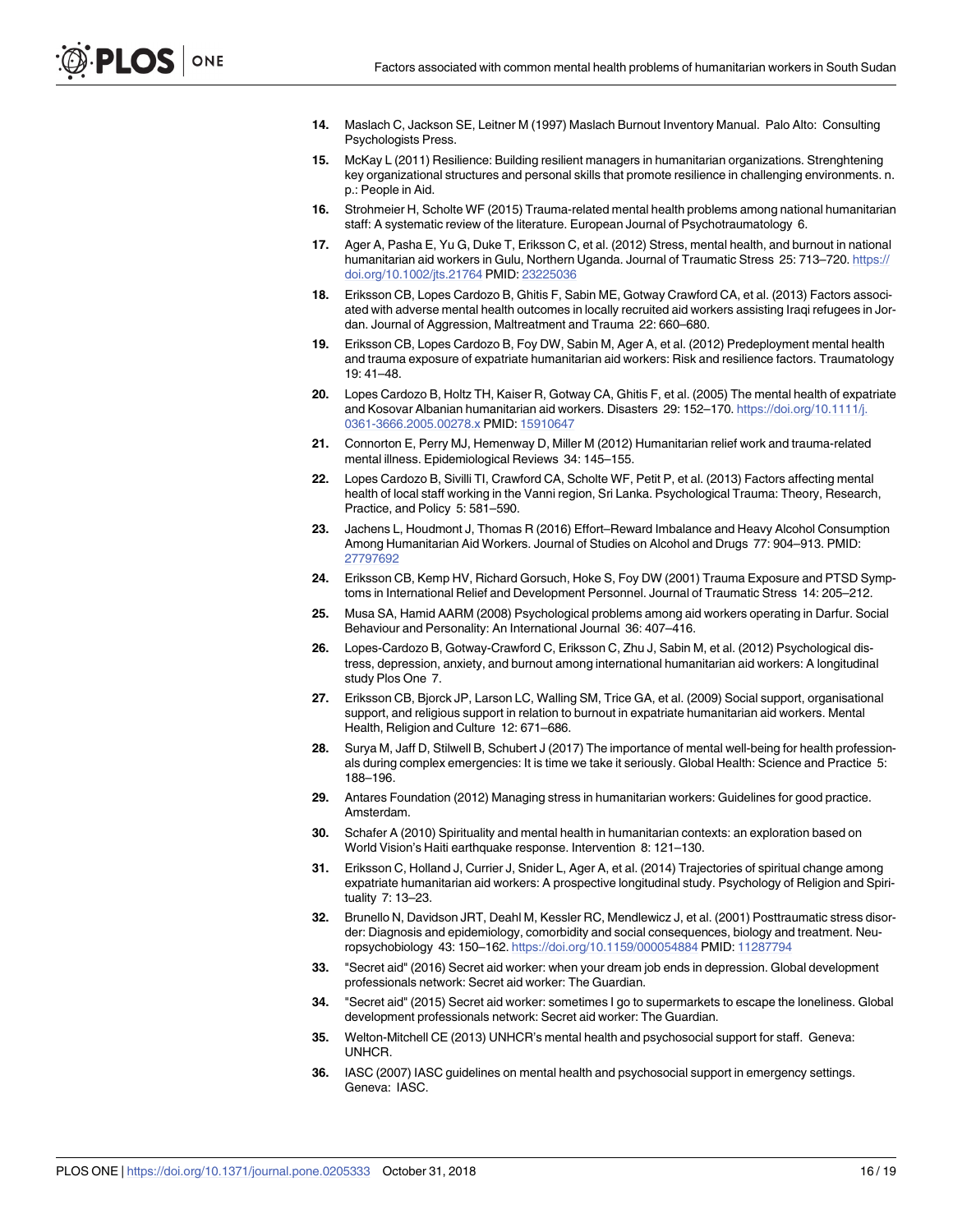- <span id="page-16-0"></span>**[37](#page-2-0).** PHAP (2015) Live online consultation: Humanitarian effectiveness and staff wellness: Summary report of the online consultation event organized on 30 July 2015 by PHAP in support of the World Humanitarian Summit Geneva.
- **[38](#page-2-0).** Muhumuza R (2017) Aid workers face unique crisis in South Sudan war, says ICRC. Chicago Tribune.
- **[39](#page-2-0).** Strohmeier H (2018) Organizational staff support in South Sudan: An overview of current services and recommendations for future initiatives. n.p.: Queen Margaret University.
- **[40](#page-2-0).** Stoddard A, Harmer A, Haver K (2011) Safety and security for national humanitarian workers. New York: UNOCHA.
- **[41](#page-2-0).** Slim H (2015) Humanitarian ethics. A guide to the morality of aid in war and disaster. Oxford, New York: Oxford University Press.
- **[42](#page-2-0).** Pantuliano S (2015) Life on the humanitarian frontlines: the challenge of staying the course.
- **[43](#page-2-0).** Fast L (2014) Explanations in the shadows: Competing images of aid Aid in danger: The perils and promise of humanitarianism. Philadelphia: University of Pennsylvania Press. pp. 127–172.
- **[44](#page-3-0).** UNHCR, University W (2016) Staff well-being and mental health in UNHCR. Geneva: UNHCR.
- **[45](#page-3-0).** Schaufeli W (2017) Applying the Job Demands-Resources model: A 'how to' guide to measuring and tackling work engagement and burnout. Organizational Dynamics 46: 120–132.
- **[46](#page-3-0).** Schaufeli W, Taris T (2014) A critical review of the Job Demands-Resource Model: Implications for improving work and health. In: Georg F. Bauer, Hämmig O, editors. Bridging occupational, organizational and public health: A transdisciplinary approach: Springer. pp. 43–68.
- **[47](#page-3-0).** WHO (2015) List of National Ethics Committees. n.p.
- **[48](#page-4-0).** Renner W, Salem I, Ottomeyer K (2006) Cross-cultural validation of measures of traumatic symptoms in groups of asylum seekers from Chechnya, Afghanistan, and West Africa. Social Behaviour and Personality: An International Journal 34: 1101–1114.
- **49.** Meneses-Gaya Cd, Zuardi AW, Loureiro SR, Crippa JAS (2009) Alcohol Use Disorders Identification Test (AUDIT): an updated systematic review of psychometric properties. Psychology and Neuroscience 2.
- **50.** Poghosyan L, Aiken LH, Sloane DM (2009) Factor structure of the Maslach Burnout Inventory: An analysis of data from large scale cross-sectional surveys of nurses from eight countries. International Journal of Nursing Studies 46: 894–902. <https://doi.org/10.1016/j.ijnurstu.2009.03.004> PMID: [19362309](http://www.ncbi.nlm.nih.gov/pubmed/19362309)
- **[51](#page-4-0).** Bovin MJ, Marx BP, Weathers FW, Gallagher MW, Rodriguez P, et al. (2015) Psychometric properties of the PTSD Checklist for Diagnostic and Statistical Manual of Mental Disorders-Fifth Edition (PCL-5) in Veterans. Psychological Assessment 28: 1379–1391. <https://doi.org/10.1037/pas0000254> PMID: [26653052](http://www.ncbi.nlm.nih.gov/pubmed/26653052)
- **[52](#page-4-0).** Weathers FW, Litz BT, Keane TM, Palmieri PA, Marx BP, et al. (2013) The PTSD Checklist for DSM-5 (PCL-5). National Center for PTSD.
- **[53](#page-4-0).** American Psychiatric Association (1994) Diagnostic and statistical manual of mental disorders. Arlington: American Psychiatric Association.
- **[54](#page-4-0).** Ventevogel P, Vries GD, Scholte WF, Shinwari NR, Faiz H, et al. (2007) Properties of the Hopkins Symptom Checklist-25 (HSCL-25) and the Self-Reporting Questionnaire (SRQ-20) as screening instruments used in primary care in Afghanistan. Social Psychiatry and Psychiatric Epidemiology 42: 328– 335. <https://doi.org/10.1007/s00127-007-0161-8> PMID: [17370049](http://www.ncbi.nlm.nih.gov/pubmed/17370049)
- **[55](#page-4-0).** Babor T, Higgins-Biddle J, Saunders J, Monteiro M (2001) AUDIT: The alcohol use disorders identification test. Guidelines for use in primary care. Geneva.
- **[56](#page-4-0).** Bush KR, Kivlahan DR, McDonell MB, Fihn SD, Bradley KA (1998) Alcohol Use Disorders Identification Test—Consumption Items (AUDIT-C, AUDIT-3, AUDIT-QF).
- **[57](#page-4-0).** Maslach C, Jackson SE (1986) Maslach Burnout Inventory Manual. Palo Alto: Consulting Psychologists Press.
- **[58](#page-4-0).** Hakanen J, Schaufeli W (2012) Do burnout and work engagement predict depressive symptoms and life satisfaction? A three-wave seven-year prospective study. Journal of Affective Disorder 141: 415– 424.
- **[59](#page-4-0).** Mollica RF (2004) Measuring trauma, measuring torture: Instructions and guidance on the utilization of the Harvard Program in Refugee Trauma's versions of The Hopkins Symptom Checklist-25 (HSCL-25) & the Harvard Trauma Questionnaire (HTQ). Cambridge, MA: Harvard Program in Refugee Trauma.
- **[60](#page-5-0).** Bliese P, Halverson L (1996) Vertical and Horizontal Team Cohesion Scale. Journal of Applied Social Psychology 26.
- **[61](#page-5-0).** Seidlitz L, Abernethy AD, Duberstein PR, Evinger JS, Chang TH, et al. (2002) Development of the spiritual transcendence index. Journal of the Scientific Study of Religion 41: 439–453.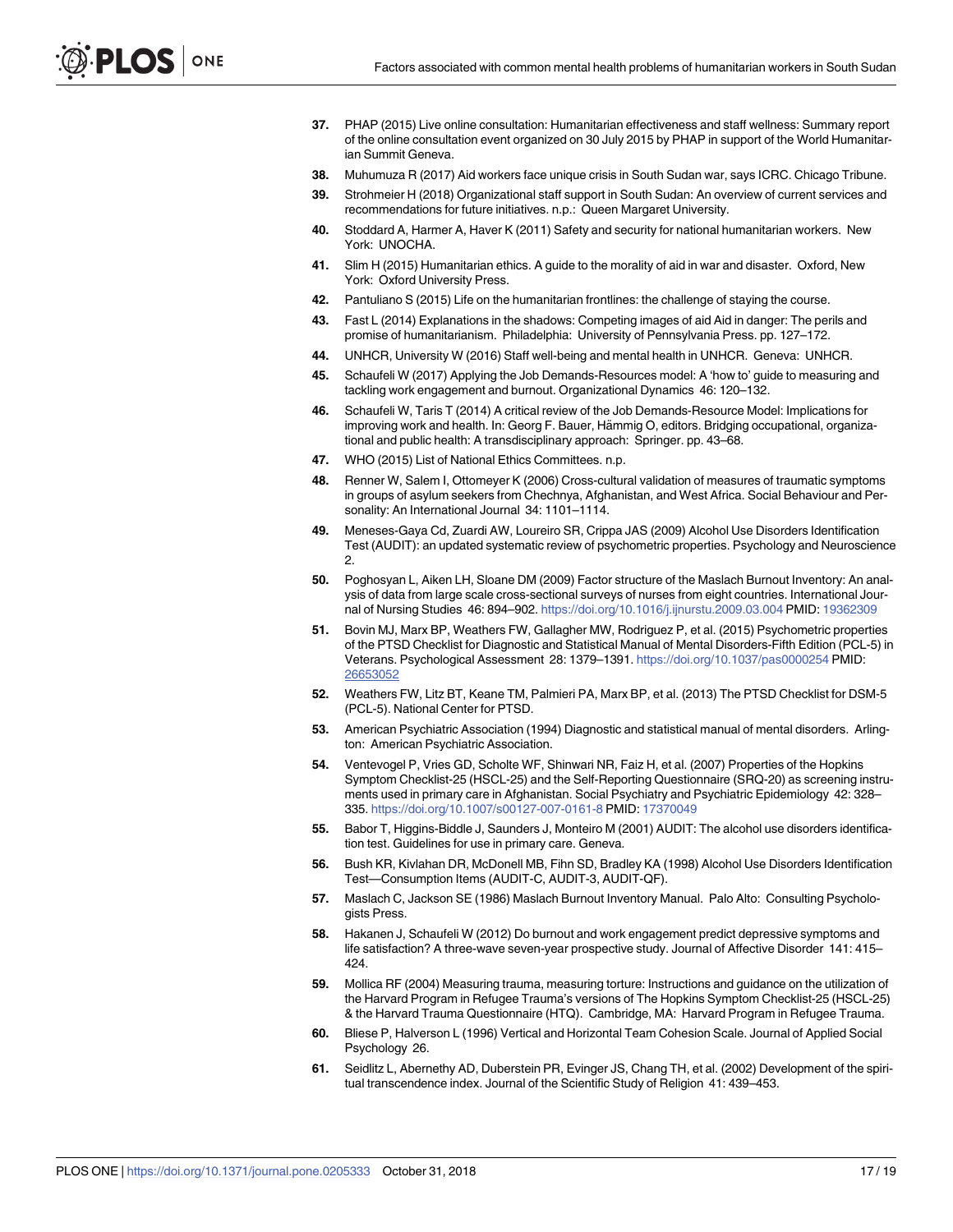- <span id="page-17-0"></span>**[62](#page-5-0).** Cooper C, Katona C, Orrell M, Livingston G (2006) Coping strategies and anxiety in caregivers of people with Alzheimer's disease: the LASER-AD study. Journal of Affective Disorder 90: 15–20.
- **[63](#page-5-0).** Yusoff N, Low WY, Yip CH (2010) Reliability and validity of the Brief COPE Scale (English version) among women with breast cancer undergoing treatment of adjuvant chemotherapy: a Malaysian study. The Medical Journal of Malaysia 65: 41–44. PMID: [21265247](http://www.ncbi.nlm.nih.gov/pubmed/21265247)
- **[64](#page-5-0).** Kapsou M, Panayiotou G, Kokkinos CM, Demetriou AG (2010) Dimensionality of coping: an empirical contribution to the construct validation of the brief-COPE with a Greek-speaking sample. Journal of Health Psychology 15: 215–229. <https://doi.org/10.1177/1359105309346516> PMID: [20207665](http://www.ncbi.nlm.nih.gov/pubmed/20207665)
- **[65](#page-5-0).** Leng C, Lin Y, Wahba G (2006) A note on the LASSO and related procedures in variable selection. Statistica Sinica 16: 1273–1284.
- **66.** James G, Witten D, Hastie T, Tibshirani R (2013) An introduction to statistical learning: With applications in R. New York, Heidelberg, Dordrecht, London: Springer.
- **[67](#page-5-0).** Flom P, Cassell D (2007) Stopping stepwise: Why stepwise and similar selection methods are bad, and what you should use.
- **[68](#page-5-0).** Zhang C-H, Huang J (2008) The sparsity and bias of the LASSO selection in high-dimensional linear regression. Annals of Statistics 36.
- **[69](#page-5-0).** Grogan T, Elashoff D (2017) A simulation based method for assessing the statistical significance of logistic regression models after common variable selection procedures. Communications in Statistics-Simulation and computation 46: 7180–7193. <https://doi.org/10.1080/03610918.2016.1230216> PMID: [29225408](http://www.ncbi.nlm.nih.gov/pubmed/29225408)
- **[70](#page-5-0).** Symes L, Maddoux J, McFarlane J, Pennings J (2016) A Risk Assessment Tool to Predict Sustained PTSD Symptoms Among Women Reporting Abuse. Journal of Women's Health 25: 340–347. [https://](https://doi.org/10.1089/jwh.2015.5287) [doi.org/10.1089/jwh.2015.5287](https://doi.org/10.1089/jwh.2015.5287) PMID: [26267645](http://www.ncbi.nlm.nih.gov/pubmed/26267645)
- **[71](#page-5-0).** Bertocci M. A., Bebko G., Versace A., Iyengar S., Bonar L., et al. (2016) Reward-related neural activity and structure predict future substance use in dysregulated youth. Psychological Medicine 47: 1357– 1369. <https://doi.org/10.1017/S0033291716003147> PMID: [27998326](http://www.ncbi.nlm.nih.gov/pubmed/27998326)
- **[72](#page-6-0).** Zhao S, Shojaie A, Witten D (2017) In defense of the indefensible: A very naive approach to high-dimensional inference. arXiv:170505543 [statME].
- **[73](#page-6-0).** Belloni A, Chernozhukov V (2013) Least squares after model selection in high-dimensional sparse models. Bernoulli 19: 521–547.
- **[74](#page-6-0).** Woodward A, Sondorp E, Witter S, Martineau T (2016) Health systems research in fragile and conflictaffected states: A research agenda-setting exercise. Health Research Policy and Systems 14.
- **[75](#page-6-0).** Fryrear A (2015) Survey response rates.
- **[76](#page-10-0).** Burgard SA, Chen PV (2014) Challenges of health measurement in studies of health disparities. Social Science & Medicine 106: 143–150.
- **[77](#page-10-0).** Adaku A, Okello J, Lowry B, Kane JC, Alderman S, et al. (2016) Mental health and psychosocial support for South Sudanese refugees in northern Uganda: a needs and resource assessment. Conflict and Health 10.
- **[78](#page-10-0).** Amnesty International (2016) Our hearts have gone dark: The mental health impact of South Sudan's conflict. London.
- **[79](#page-10-0).** Kilpatrick Dean G., Resnick Heidi S., Milanak Melissa E., Miller Mark W., Keyes Katherine M., et al. (2013) National Estimates of Exposure to Traumatic Events and PTSD Prevalence Using DSM-IV and DSM-5 Criteria. Journal of Traumatic Stress 26: 537–547. <https://doi.org/10.1002/jts.21848> PMID: [24151000](http://www.ncbi.nlm.nih.gov/pubmed/24151000)
- **80.** Burri A, Maercker A (2014) Differences in prevalence rates of PTSD in various European countries explained by war exposure, other trauma and cultural value orientation. BMC Research Notes 7.
- **[81](#page-10-0).** Remes O, Brayne C, Linde Rvd, Lafortune L (2016) A systematic review of reviews on the prevalence of anxiety disorders in adult populations. Brain and Behavior 6.
- **[82](#page-12-0).** Ruffin Coral L. (1993) Stress and health—little hassles vs. major life events. Australian Psychologist 28.
- **[83](#page-12-0).** Holtz TH, Salama P, Cardozo BL, Gotway CA (2002) Mental Health Status of Human Rights Workers, Kosovo, June 2002. Journal of Traumatic Stress 15: 389–395. [https://doi.org/10.1023/](https://doi.org/10.1023/A:1020133308188) [A:1020133308188](https://doi.org/10.1023/A:1020133308188) PMID: [12392226](http://www.ncbi.nlm.nih.gov/pubmed/12392226)
- **[84](#page-12-0).** del-Pino-Casado Rafael, Perez-Cruz Margarita, Frıas-Osuna A (2014) Coping, subjective burden and anxiety among family caregivers of older dependents. Journal of clinical nursing 23: 3335–3344. PMID: [25562084](http://www.ncbi.nlm.nih.gov/pubmed/25562084)